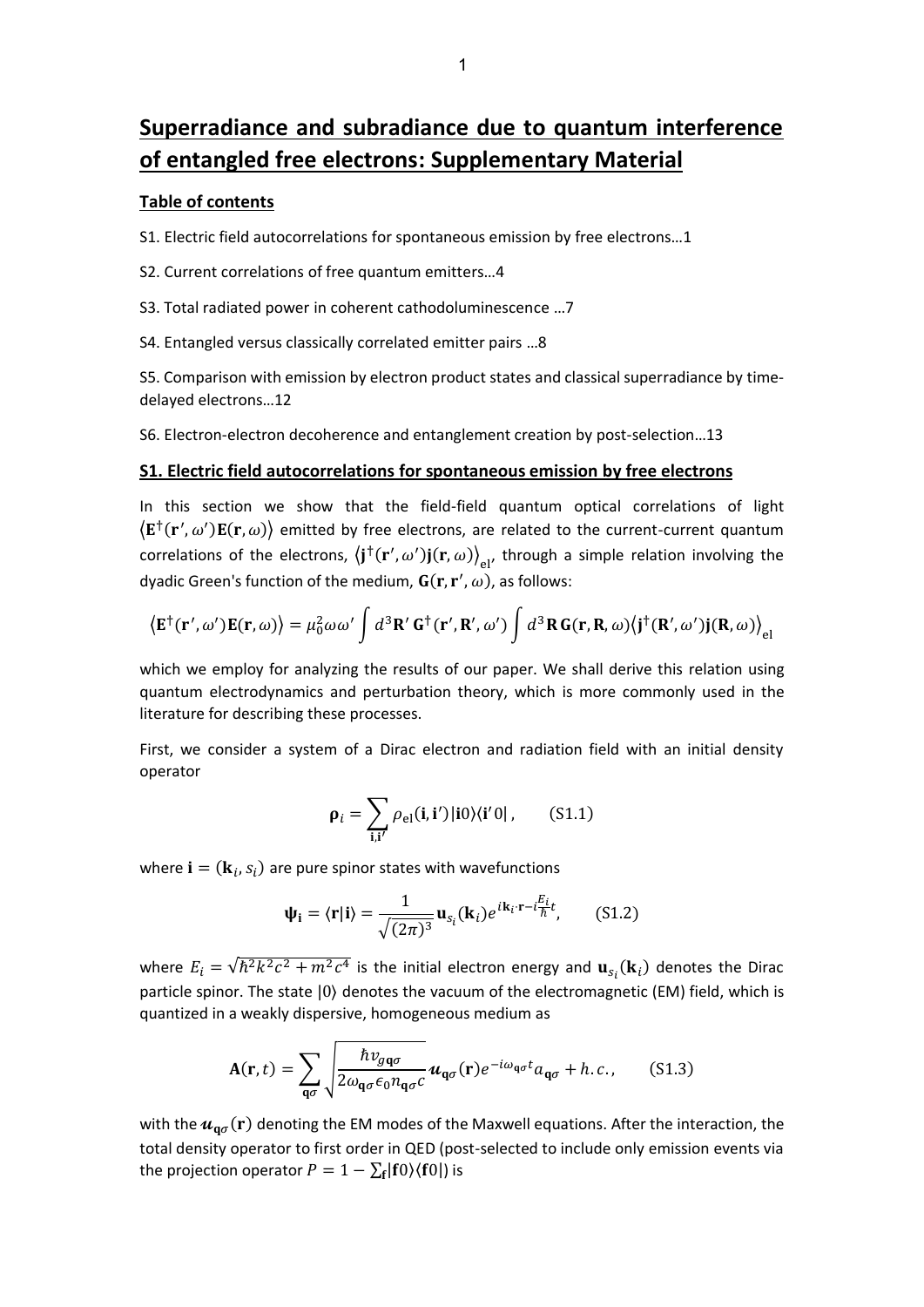$$
\rho_f = \sum_{\mathbf{i},\mathbf{i}'} \rho_{\rm el}(\mathbf{i},\mathbf{i}') \sum_{\mathbf{f};\mathbf{q}\sigma} M_{\mathbf{fi};\mathbf{q}\sigma} \sum_{\mathbf{f'};\mathbf{q'}\sigma'} M_{\mathbf{f'}\mathbf{i'};\mathbf{q'}\sigma'}^* | \mathbf{f} 1_{\mathbf{q}\sigma} \rangle \langle \mathbf{f'} 1_{\mathbf{q'}\sigma'} | , \qquad (S1.4)
$$

where  $M_{\mathbf{f}\mathbf{i};\mathbf{q}\sigma} = \frac{i}{\hbar}$  $\frac{1}{\hbar}$ e $c\int d\tau \Theta(t-\tau)$   $\left\langle \mathbf{f};1_{\mathbf{q}\sigma}|\boldsymbol{\alpha}\cdot\mathbf{A}|\mathbf{i};0\right\rangle$  is the transition matrix element, and  $\Theta(t)$ denotes the Heaviside step function. Explicitly the transition matrix element is given by

$$
M_{\mathbf{fi};\mathbf{q}\sigma} = \frac{i}{\hbar} \sqrt{\frac{\hbar v_{g\mathbf{q}\sigma}}{2\omega_{\mathbf{q}\sigma}\epsilon_0 n_{\mathbf{q}\sigma}c}} \int d^3 \mathbf{r} \, \boldsymbol{u}_{\mathbf{q}\sigma}^* (\mathbf{r}) \cdot \int d\tau \Theta(t-\tau) \big[ ec \boldsymbol{\psi}_{\mathbf{f}}^\dagger(\mathbf{r},\tau) \boldsymbol{\alpha} \boldsymbol{\psi}_{\mathbf{i}}(\mathbf{r},\tau) \big] e^{i\omega_{\mathbf{q}\sigma} \tau}, \qquad (S1.5)
$$

The expression in the square brackets can be identified as the matrix element of the 3-current *operator* in first quantization:

$$
\mathbf{j}(\mathbf{r}) = e\mathbf{n}(\mathbf{r})\mathbf{v} = e\delta(\mathbf{r} - \hat{\mathbf{r}})c\alpha, \quad (S1.6)
$$

note that in relativistic quantum mechanics, S1.6 is a Hermitian operator since  $[\hat{r}, \alpha] = 0$ making  $v = c\alpha$ . With this definition we find that

$$
\langle \mathbf{f} | \mathbf{j} | \mathbf{i} \rangle = \langle \mathbf{f}(t) | \mathbf{j}(\mathbf{r}) | \mathbf{i}(t) \rangle = ec \langle \mathbf{f}(t) | \delta(\mathbf{r} - \hat{\mathbf{r}}) \alpha | \mathbf{i}(t) \rangle
$$
  
\n
$$
= ec \int d^3 \mathbf{r}' \langle \mathbf{f}(t) | \delta(\mathbf{r} - \hat{\mathbf{r}}) | \mathbf{r}' \rangle \langle \mathbf{r}' | \alpha | \mathbf{i}(t) \rangle
$$
  
\n
$$
= ec \int d^3 \mathbf{r}' \delta(\mathbf{r} - \mathbf{r}') \langle \mathbf{f}(t) | \mathbf{r}' \rangle \langle \mathbf{r}' | \alpha | \mathbf{i}(t) \rangle = ec \langle \mathbf{f}(t) | \mathbf{r} \rangle \langle \mathbf{r} | \alpha | \mathbf{i}(t) \rangle
$$
  
\n
$$
= ec \psi_{\mathbf{f}}^{\dagger}(\mathbf{r}, t) \alpha \psi_{\mathbf{i}}(\mathbf{r}, t), \qquad (S1.7)
$$

In the non-relativistic case, we can formally split the current operator into positive and negative frequency parts

$$
j(r) = j^{(+)}(r) + j^{(-)}(r)
$$
, (S1.8*a*)

where

$$
\mathbf{j}^{(+)}(\mathbf{r}) = \frac{e}{2m} \delta(\mathbf{r} - \hat{\mathbf{r}}) \mathbf{p} = \mathbf{j}^{(-)\dagger}(\mathbf{r}), \quad (S1.8b)
$$

The same ideas apply for replacing the Hermitian  ${\bf j}({\bf r})$  with  $2{\bf j}^{(+)}({\bf r})$ , since in that case

$$
\langle \mathbf{f} | 2\mathbf{j}^{(+)}(\mathbf{r}) | \mathbf{i} \rangle = e \psi_f^*(\mathbf{r}, t) \frac{\hbar \mathbf{k}_i}{m} \psi_i(\mathbf{r}, t), \qquad (S1.8c)
$$

the reason being that we consider only positive frequencies in the emission process. Since in emission processes  $E_f < E_i$  it follows that the products  $\psi_f^*(\mathbf{r},t)\psi_i(\mathbf{r},t)\propto e^{-i(E_i-E_f)t/\hbar}$ contain only positive frequencies.

And thus, writing  $\mathbf{j}_{\text{fi}}(\mathbf{r},t) = \langle \mathbf{f} | \mathbf{j} | \mathbf{i} \rangle$ 

$$
M_{\mathbf{fi};\mathbf{q}\sigma} = \frac{i}{\hbar} \sqrt{\frac{\hbar v_{g\mathbf{q}\sigma}}{2\omega_{\mathbf{q}\sigma}\epsilon_0 n_{\mathbf{q}\sigma}c}} \int d^3 \mathbf{r} \, \mathbf{u}_{\mathbf{q}\sigma}^* (\mathbf{r}) \cdot \int d\tau \Theta(t-\tau) \mathbf{j}_{\rm{fi}}(\mathbf{r},\tau) e^{i\omega_{\mathbf{q}\sigma}\tau}, \qquad (S1.9)
$$

When we detect only the photon component of the state, the electron's degrees of freedom are traced out, and the photon is described by a reduced density operator

$$
\rho_{\rm ph} = \mathrm{Tr}_{\rm el}\{\rho_f\} = \sum_{\mathbf{q}\sigma} \sum_{\mathbf{q}'\sigma'} \sum_{\mathbf{f}} \sum_{\mathbf{i},\mathbf{i}'} \rho_{\rm el}(\mathbf{i}; \mathbf{i}') M_{\mathbf{fi}; \mathbf{q}\sigma} M_{\mathbf{fi}'; \mathbf{q}'\sigma'}^* |1_{\mathbf{q}\sigma} \rangle \langle 1_{\mathbf{q}'\sigma'} | \,, \tag{S1.10}
$$

The positive frequency part of the electromagnetic field operator is

$$
\mathbf{E}^{(+)}(\mathbf{r},t) = i \sum_{\mathbf{q}\sigma} \sqrt{\frac{\hbar \omega_{\mathbf{q}\sigma} v_{g\mathbf{q}\sigma}}{2\epsilon_0 n_{\mathbf{q}\sigma} c}} \mathbf{u}_{\mathbf{q}\sigma}(\mathbf{r}) e^{-i\omega_{\mathbf{q}\sigma} t} a_{\mathbf{q}\sigma},
$$
 (S1.11)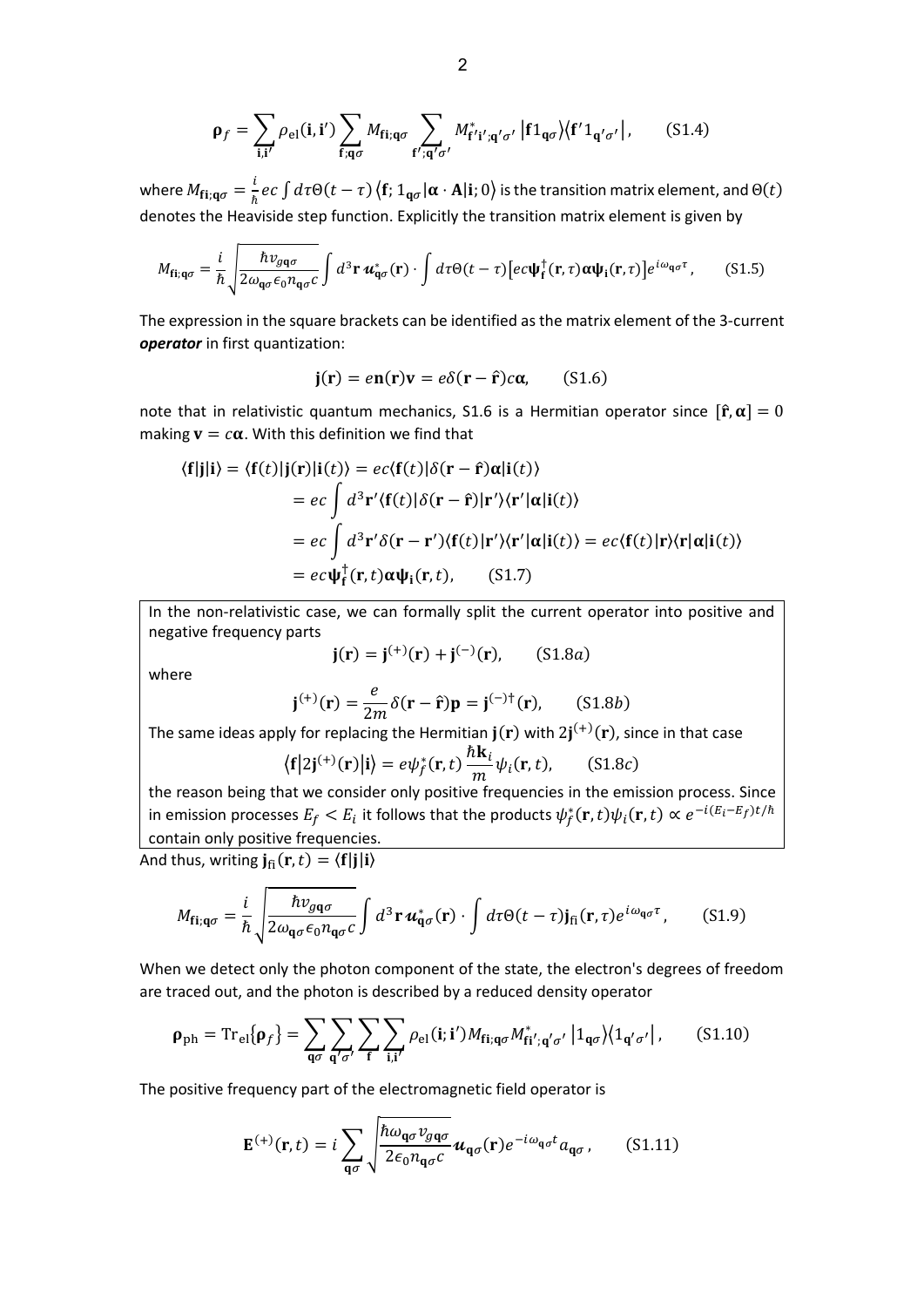The field-field correlations are then

$$
\langle \mathbf{E}^{(-)}(\mathbf{r}',t')\mathbf{E}^{(+)}(\mathbf{r},t)\rangle = \text{Tr}\{\mathbf{\rho}_{\text{ph}}\mathbf{E}^{(-)}(\mathbf{r}',t')\mathbf{E}^{(+)}(\mathbf{r},t)\}
$$
\n
$$
= \sum_{\mathbf{f}} \sum_{\mathbf{i},\mathbf{i}'} \rho_{\text{el}}(\mathbf{i};\mathbf{i}') \sum_{\mathbf{q}\sigma} \sum_{\mathbf{q}'\sigma'} M_{\mathbf{fi};\mathbf{q}\sigma}(t) M_{\mathbf{fi}';\mathbf{q}'\sigma'}^{*}(\mathbf{t}') \langle 1_{\mathbf{q}'\sigma'} | \mathbf{E}^{(-)}(\mathbf{r}',t')\mathbf{E}^{(+)}(\mathbf{r},t) | 1_{\mathbf{q}\sigma} \rangle
$$
\n
$$
= \sum_{\mathbf{f}} \sum_{\mathbf{i},\mathbf{i}'} \rho_{\text{el}}(\mathbf{i};\mathbf{i}') \sum_{\mathbf{q}\sigma} \sum_{\mathbf{q}'\sigma'} M_{\mathbf{fi};\mathbf{q}\sigma}(t) M_{\mathbf{fi}';\mathbf{q}'\sigma'}^{*}(\mathbf{t}') \sqrt{\frac{\hbar \omega_{\mathbf{q}\sigma} v_{g\mathbf{q}\sigma}}{2\epsilon_0 n_{\mathbf{q}\sigma}c}} \sqrt{\frac{\hbar \omega_{\mathbf{q}'\sigma'} v_{g\mathbf{q}'\sigma'}}{2\epsilon_0 n_{\mathbf{q}'\sigma'}c}} \mathbf{u}_{\mathbf{q}''\sigma'}^{*}(\mathbf{r}')e^{i\omega_{\mathbf{q}'\sigma'}t'} \mathbf{u}_{\mathbf{q}\sigma}(\mathbf{r})e^{-i\omega_{\mathbf{q}\sigma}t},
$$
\n(S1.12)

Substituting the expressions for  $M_{f i; q \sigma}(t)$  and employing index notation:

$$
\begin{split}\n\left\langle E_{\alpha}^{(-)}(\mathbf{r}',t')E_{\beta}^{(+)}(\mathbf{r},t)\right\rangle \\
&= \sum_{\mathbf{f}}\sum_{\mathbf{i},\mathbf{i}'}\rho_{\text{el}}(\mathbf{i};\mathbf{i}') \\
\times \int d^{3}\mathbf{R}' \int d\tau' \left[\Theta(t'-\tau')\sum_{\mathbf{q}'\sigma'}\frac{v_{g\mathbf{q}'\sigma'}}{2\epsilon_{0}n_{\mathbf{q}'\sigma'}c}u_{\mathbf{q}'\sigma',\alpha}^{*}(\mathbf{r}')u_{\mathbf{q}'\sigma',\gamma}(\mathbf{R}')e^{i\omega_{\mathbf{q}'\sigma'}(t'-\tau')} \right]j_{\text{fi}',\gamma}^{*}(\mathbf{R}',\tau') \\
\times \int d^{3}\mathbf{R} \int d\tau \left[\Theta(t-\tau)\sum_{\mathbf{q}\sigma}\frac{v_{g\mathbf{q}\sigma}}{2\epsilon_{0}n_{\mathbf{q}\sigma}c}u_{\mathbf{q}\sigma,\beta}(\mathbf{r})u_{\mathbf{q}\sigma,\delta}^{*}(\mathbf{R})e^{-i\omega_{\mathbf{q}\sigma}(t-\tau)}\right]j_{\text{fi},\delta}(\mathbf{R},\tau),\n\end{split} \tag{S1.13}
$$

Note that the Fourier transform of the square brackets is

$$
\int dt e^{i\omega t} \Theta(t) \sum_{\mathbf{q}\sigma} \frac{v_{g\mathbf{q}\sigma}}{2\epsilon_0 n_{\mathbf{q}\sigma} c} u_{\mathbf{q}\sigma,\beta}(\mathbf{r}) u_{\mathbf{q}\sigma,\delta}^*(\mathbf{R}) e^{-i(\omega_{\mathbf{q}\sigma} - i0^+)t}
$$

$$
= i \sum_{\mathbf{q}\sigma} \frac{v_{g\mathbf{q}\sigma}}{2\epsilon_0 n_{\mathbf{q}\sigma} c} \frac{u_{\mathbf{q}\sigma,\beta}(\mathbf{r}) u_{\mathbf{q}\sigma,\delta}^*(\mathbf{R})}{\omega - \omega_{\mathbf{q}\sigma} + i0^+}, \qquad (S1.14)
$$

and that the dyadic Green tensor is

$$
G_{\beta\delta}(\mathbf{r}, \mathbf{R}, \omega) = \sum_{\mathbf{q}\sigma} \frac{c v_{g\mathbf{q}\sigma}}{n_{\mathbf{q}\sigma}} \frac{u_{\mathbf{q}\sigma,\beta}(\mathbf{r}) u_{\mathbf{q}\sigma,\delta}^*(\mathbf{R})}{\omega_{\mathbf{q}\sigma}^2 - \omega^2}
$$
  
\n
$$
= -\sum_{\mathbf{q}\sigma} \frac{c v_{g\mathbf{q}\sigma}}{2 \omega_{\mathbf{q}\sigma} n_{\mathbf{q}\sigma}} u_{\mathbf{q}\sigma,\beta}(\mathbf{r}) u_{\mathbf{q}\sigma,\delta}^*(\mathbf{R}) \left[ \frac{1}{\omega - \omega_{\mathbf{q}\sigma} + i0^+} - \frac{1}{\omega + \omega_{\mathbf{q}\sigma} + i0^+} \right]
$$
  
\n
$$
= -\frac{1}{\mu_0 \omega} \sum_{\mathbf{q}\sigma} \frac{v_{g\mathbf{q}\sigma}}{2\epsilon_0 n_{\mathbf{q}\sigma}c} \frac{u_{\mathbf{q}\sigma,\beta}(\mathbf{r}) u_{\mathbf{q}\sigma,\delta}^*(\mathbf{R})}{\omega - \omega_{\mathbf{q}\sigma} + i0^+}
$$
  
\n
$$
- \frac{1}{\mu_0 \omega} \sum_{\mathbf{q}\sigma} \frac{v_{g\mathbf{q}\sigma}}{2\epsilon_0 n_{\mathbf{q}\sigma}c} \frac{u_{\mathbf{q}\sigma,\beta}(\mathbf{r}) u_{\mathbf{q}\sigma,\delta}^*(\mathbf{R})}{\omega + \omega_{\mathbf{q}\sigma} + i0^+}, \qquad (S1.15)
$$

Therefore Eq. (S1.14) can be simplified to

$$
i\sum_{\mathbf{q}\sigma} \frac{v_{g\mathbf{q}\sigma}}{2\epsilon_0 n_{\mathbf{q}\sigma} c} \frac{u_{\mathbf{q}\sigma,\beta}(\mathbf{r}) u_{\mathbf{q}\sigma,\delta}^*(\mathbf{R})}{\omega - \omega_{\mathbf{q}\sigma} + i0^+} = -i\Theta(\omega)\mu_0 \omega G_{\beta\delta}(\mathbf{r}, \mathbf{R}, \omega), \quad (S1.16)
$$

i.e., the positive frequency part of the Green tensor. Now define the frequency field in the following manner:

$$
\mathbf{E}^{(+)}(\mathbf{r},t) = \int_0^\infty d\omega e^{-i\omega t} \mathbf{E}(\mathbf{r},\omega), \qquad (S1.17a)
$$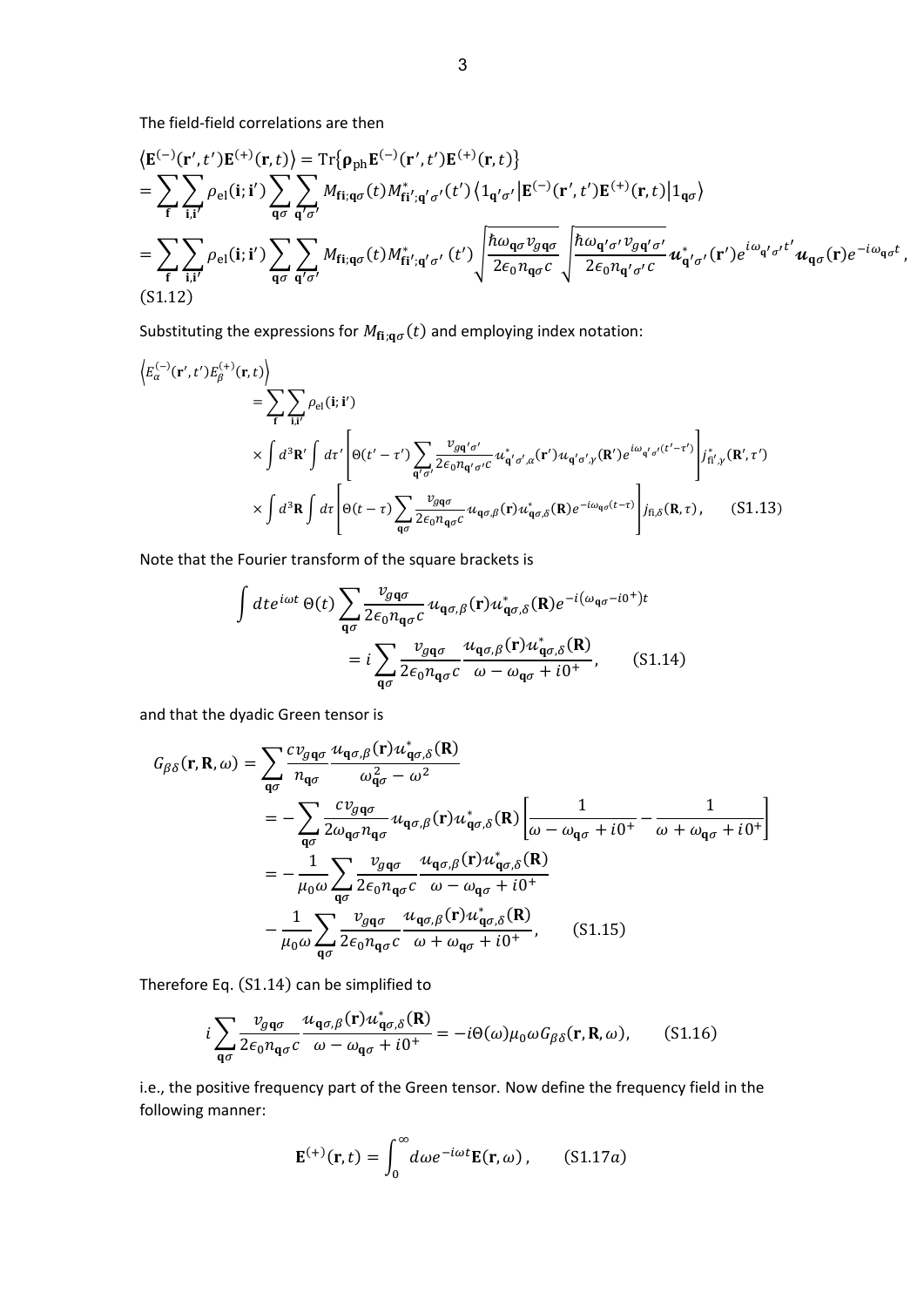$$
\mathbf{E}^{(-)}(\mathbf{r},t) = \int_0^\infty d\omega e^{i\omega t} \mathbf{E}^\dagger(\mathbf{r},\omega), \qquad (S1.17b)
$$

Identifying Eq. (S1.13) as a convolution and moving to the frequency domain one has

$$
\langle E_{\alpha}^{\dagger}(\mathbf{r}', \omega')E_{\beta}(\mathbf{r}, \omega) \rangle
$$
  
=  $\mu_0^2 \omega \omega' \int d^3 \mathbf{R}' G_{\alpha\gamma}^*(\mathbf{r}', \mathbf{R}', \omega') \int d^3 \mathbf{R} G_{\beta\delta}(\mathbf{r}, \mathbf{R}, \omega)$   

$$
\times \sum_{\mathbf{f}} \sum_{\mathbf{i}, \mathbf{i}'} \rho_{\text{el}}(\mathbf{i}; \mathbf{i}') j_{\mathbf{f}\mathbf{i}', \gamma}^*(\mathbf{R}', \omega') j_{\mathbf{f}\mathbf{i}, \delta}(\mathbf{R}, \omega), \qquad (S1.18)
$$

The double-sum expression in the above equation can be simplified further, because

$$
\sum_{f} \sum_{i,i'} \rho_{el}(i;i')j_{fi'}^{*}(R',\omega')j_{fi}(R,\omega) = \sum_{f} \sum_{i,i'} \rho_{el}(i;i')\langle i'|j^{\dagger}(R',\omega')|f\rangle\langle f|j(R,\omega)|i\rangle
$$

$$
= \sum_{i,i'} \rho_{el}(i;i')\langle i'|j^{\dagger}(R',\omega')j(R,\omega)|i\rangle = \text{Tr}\{\rho_{el}j^{\dagger}(R',\omega')j(R,\omega)\}
$$

$$
= \langle j^{\dagger}(R',\omega')j(R,\omega)\rangle_{el}
$$

Hence we arrive at the key result

$$
\langle \mathbf{E}^{\dagger}(\mathbf{r}', \omega') \mathbf{E}(\mathbf{r}, \omega) \rangle = \mu_0^2 \omega \omega' \int d^3 \mathbf{R}' \mathbf{G}^{\dagger}(\mathbf{r}', \mathbf{R}', \omega') \int d^3 \mathbf{R} \mathbf{G}(\mathbf{r}, \mathbf{R}, \omega) \langle \mathbf{j}^{\dagger}(\mathbf{R}', \omega') \mathbf{j}(\mathbf{R}, \omega) \rangle_{\text{el'}} \tag{S1.19}
$$

So, a knowledge of the current correlations  $\big<{\bf j}^\dagger({\bf R}',\omega'){\bf j}({\bf R},\omega)\big>_{\rm el}$  of the electrons provides the value for the electric field autocorrelation $\langle {\bf E}^\dagger({\bf r}', \omega') {\bf E}({\bf r}, \omega) \rangle$ .

## **S2. Current correlations of free quantum emitters**

In this section we wish to show that the quantum current-current correlations of free charged particles appearing in Eq. (S1.19) can be re-written in terms of the first- and second-order correlation functions of the particle field,  $G_{\rm e}^{(1)}$  and  $G_{\rm e}^{(2)}$ , respectively, as:

$$
\langle \mathbf{j}(\mathbf{x}')\mathbf{j}(\mathbf{x})\rangle_{\text{el}} = e^2 \mathbf{v}_0 \mathbf{v}_0 \left[ G_{\text{e}}^{(2)}(\mathbf{x}', \mathbf{x}) + \delta(\mathbf{x} - \mathbf{x}') G_{\text{e}}^{(1)}(\mathbf{x}, \mathbf{x}) \right]
$$

with  ${\bf x} = {\bf x}({\bf r},t) = {\bf r} - {\bf v}_0 t$  and where  ${\bf v}_0$  is the carrier velocity shared by the particle wavepackets under the paraxial approximation. This will help us connect particle quantum correlations and optical quantum correlations, which is at the core of super- and subradiance.

By a "free quantum emitter", we refer to particles which emit waves as they propagate through a medium due to recoil of their center of mass motion, and not due to any internal degree of freedom like an atom. Below we detail how to derive the current-current correlations for an arbitrary number of particles, wherein electrons emitting Cherenkov radiation are considered as a case study.

#### **First quantization**

In first quantization, a generalization of the current operator to  $N$  particles is:

$$
\mathbf{j}(\mathbf{r}) = ec \sum_{i=1}^{N} \delta(\mathbf{r}^{(i)} - \mathbf{r}) \alpha^{(i)}, \qquad (S2.2)
$$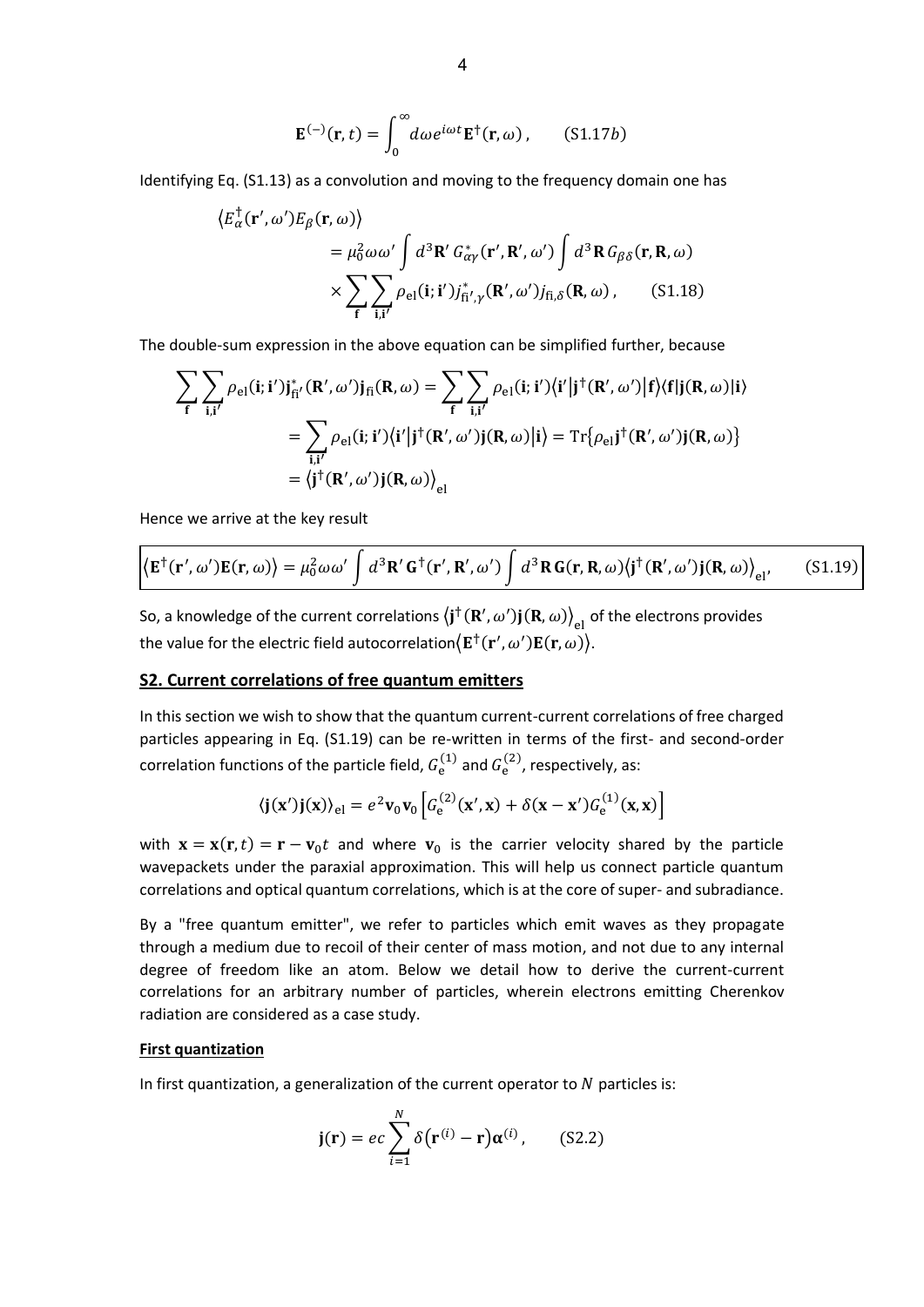in the relativistic case, and

$$
\mathbf{j}^{(+)}(\mathbf{r}) = \frac{e}{2m} \sum_{i=1}^{N} \delta(\mathbf{r}^{(i)} - \mathbf{r}) \mathbf{p}^{(i)}, \quad (S2.1)
$$

in the non-relativistic case, with  $\mathbf{j}(\mathbf{r}) \to 2\mathbf{j}^{(+)}(\mathbf{r})$  in the equations derived above (see boxed comment following Eq. ()).

In order to avoid the redundancy of first quantization when dealing with identical particles, from now on we'll employ second quantization to describe both the current operator and the electron state  $\rho_{el}$ .

#### **Second quantization: nonrelativistic current**

Now we promote the wavefunction  $\psi(\mathbf{r},t)$  to an **operator**  $\hat{\psi}(\mathbf{r},t)$ .

In second quantization of either bosons,  $[b_k, b_{k'}^{\dagger}] = \delta_{kk'}$  or fermions  $\{b_k, b_{k'}^{\dagger}\} = \delta_{kk'}$  the current density *operator* of free, massive particles described by nonrelativistic quantum mechanics is

$$
\mathbf{j}(\mathbf{r},t) = \frac{e\hbar}{2im} \Big[ \hat{\psi}^{\dagger}(\mathbf{r},t) \nabla \hat{\psi}(\mathbf{r},t) - \left( \nabla \hat{\psi}^{\dagger}(\mathbf{r},t) \right) \hat{\psi}(\mathbf{r},t) \Big] = \mathbf{j}^{(+)}(\mathbf{r},t) + \mathbf{j}^{(-)}(\mathbf{r},t), \quad (S2.3)
$$

where  $\hat{\psi}(\mathbf{r},t) = \sum_{\mathbf{k}} \frac{e^{i\left(\mathbf{k}\cdot\mathbf{r} - \frac{E_{\mathbf{k}}}{\hbar}t\right)}}{\sqrt{\kappa}}$  $\kappa \frac{e^{i\omega} - \omega}{\sqrt{V}}$  is the position space annihilation operator in the Heisenberg picture for a free particle. Let us now find a simple expression for the current that holds for free particles in the approximation of zero-recoil, as well as in the paraxial approximation. Our results will qualitatively hold even upon relaxation of these approximations. Substituting the wavefunctions into the current operator we find

$$
\mathbf{j}(\mathbf{r},t) = \frac{e\hbar}{2mV} \left[ \sum_{\mathbf{k'}} \sum_{\mathbf{k}} e^{i(\mathbf{k}-\mathbf{k'}) \cdot \mathbf{r}} e^{-i\frac{E_{\mathbf{k}} - E_{\mathbf{k'}}}{\hbar} t} (\mathbf{k} + \mathbf{k'}) b_{\mathbf{k'}}^{\dagger} b_{\mathbf{k}} \right].
$$
 (S2.4)

Taking the Fourier transform, we find:

$$
\mathbf{j}(\mathbf{q},t) = \int d^3 \mathbf{r} e^{-i\mathbf{q} \cdot \mathbf{r}} \mathbf{j}(\mathbf{r},t) = \frac{e\hbar}{mV} \sum_{\mathbf{k}} e^{i\frac{E_{\mathbf{k}-\mathbf{q}} - E_{\mathbf{k}}}{\hbar}} \left( \mathbf{k} - \frac{\mathbf{q}}{2} \right) b_{\mathbf{k}-\mathbf{q}}^{\dagger} b_{\mathbf{k}}. \quad (S2.5)
$$

In the paraxial and zero-recoil limits, we replace **k** with  $\mathbf{k}_0$  and demand  $q \ll k_0$  such that  $E_{\mathbf{k}-\mathbf{q}}-E_{\mathbf{k}}$  $\frac{q-\mu}{\hbar} = q \cdot v_0$ . We then find for both bosons and fermions:

$$
\mathbf{j}(\mathbf{q},t) = e\mathbf{v}_0 e^{-i\mathbf{q}\cdot\mathbf{v}_0 t} \frac{1}{V} \sum_{\mathbf{k}} b_{\mathbf{k}-\mathbf{q}}^\dagger b_{\mathbf{k}}, \qquad (S2.6)
$$

where  $\mathbf{v}_0$  denotes the emitter's carrier velocity. Going back to the position-space representation, we have:

$$
\mathbf{j}(\mathbf{r},t) = e\mathbf{v}_0 \hat{\psi}^\dagger(\mathbf{r}-\mathbf{v}_0 t)\hat{\psi}(\mathbf{r}-\mathbf{v}_0 t), \qquad (S2.7)
$$

It turns out that this approximate result for the Hermitian current operator  $\mathbf{j}(\mathbf{r},t)$ , also holds if we choose to start from the nonrelativistic positive-frequency current as in the firstquantization case, applying the same approximations: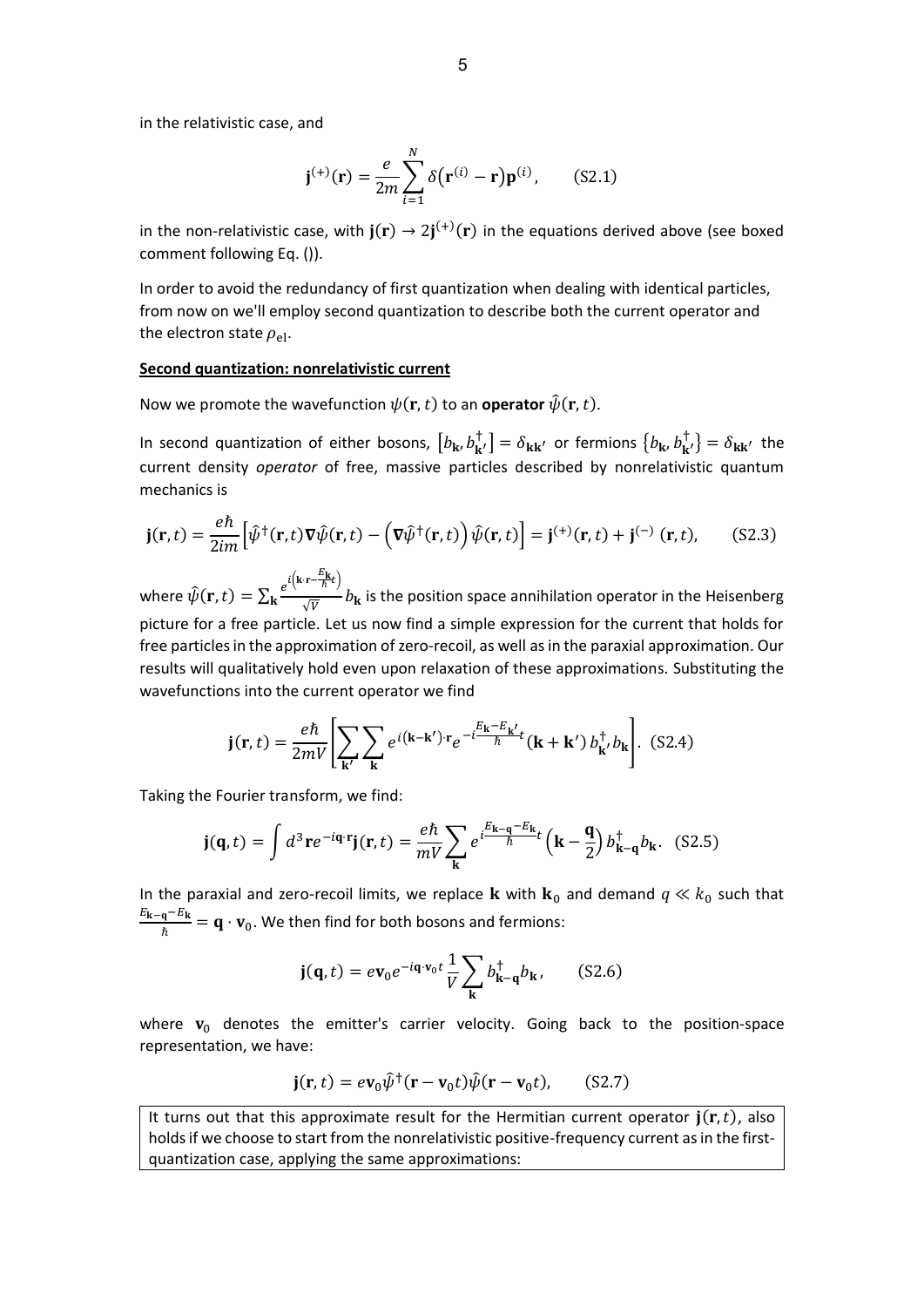$$
2\mathbf{j}^{(+)}(\mathbf{r},t) = 2\frac{e\hbar}{2im}\hat{\psi}^{\dagger}(\mathbf{r},t)\nabla\hat{\psi}(\mathbf{r},t) = ev_0\hat{\psi}^{\dagger}(\mathbf{r}-\mathbf{v}_0t)\hat{\psi}(\mathbf{r}-\mathbf{v}_0t)
$$

making the non-Hermiticity of  $j^{(+)}(r,t)$  negligible up to corrections to the paraxial and zero-recoil approximations. Thus, from here onwards we shall refer to Eq. (S2.7) as the nonrelativistic current operator.

# **Second quantization: relativistic current**

Similarly, now we promote the spinor  $\psi(\mathbf{r},t)$  to an **operator**  $\hat{\psi}(\mathbf{r},t)$ .

Here, we start from the 4-current

$$
j^{\mu} = \overline{\hat{\psi}} \gamma^{\mu} \hat{\psi} = \hat{\psi}^{\dagger} \gamma^{0} \gamma^{\mu} \hat{\psi}, \qquad (S2.8)
$$

The Hermitian 3-current is, in turn,

$$
j^{i} = ec\widehat{\Psi}^{\dagger}\gamma^{0}\gamma^{i}\widehat{\Psi} = ec\widehat{\Psi}^{\dagger}\alpha^{i}\widehat{\Psi}, \qquad (S2.9)
$$

Let us write

$$
\widehat{\Psi}(\mathbf{r},t) = \sum_{\mathbf{p},\sigma} b_{\mathbf{p}\sigma} \mathbf{u}_{\mathbf{p}\sigma} \frac{e^{i(\mathbf{p}\cdot\mathbf{r}-E_{\mathbf{p}\sigma}t)/\hbar}}{\sqrt{V}},\qquad(S2.10)
$$

with  $\sigma = \uparrow_+$ ,  $\downarrow_+$ ,  $\uparrow_-$ ,  $\downarrow_-$  denoting spin and particle/antiparticle. Substituting, we have that

$$
\mathbf{j}(\mathbf{r},t) = ec\widehat{\mathbf{\Psi}}^{\dagger}\alpha\widehat{\mathbf{\Psi}} = \frac{ec}{V} \sum_{\mathbf{p},\sigma} \sum_{\mathbf{p}',\sigma'} b_{\mathbf{p}',\sigma'}^{\dagger} b_{\mathbf{p}\sigma} \mathbf{u}_{\mathbf{p}'\sigma'}^{\dagger} \alpha \mathbf{u}_{\mathbf{p}\sigma} e^{i[(\mathbf{p}-\mathbf{p}')\cdot\mathbf{r} - (E_{\mathbf{p}\sigma}-E_{\mathbf{p}'\sigma'})t] / \hbar}, \quad (S2.11)
$$

Although a thorough treatment of the role of spin and recoil corrections in CR was discussed in Ref. [50], for simplicity we choose here to neglect any recoil and spin-flip contributions to the current operator. Recoil corrections are typically orders of magnitude smaller than the electron momentum, making this approximation quite accurate. Also, we keep only contributions where a particle scatters to a particle (no particle-antiparticle transitions), and thus restrict ourselves to  $\sigma = \uparrow, \downarrow$ . Again, employing the zero-recoil and paraxial approximations, we find that:

$$
\mathbf{u}_{\mathbf{p}'\sigma'}^{\dagger} \alpha \mathbf{u}_{\mathbf{p}\sigma} \cong \frac{1}{c} \mathbf{v}_0 \delta_{\sigma \sigma'}, \qquad \text{(S2.12)}
$$

$$
E_{\mathbf{p}} - E_{\mathbf{p}'} \cong (\mathbf{p} - \mathbf{p}') \cdot \mathbf{v}_0, \qquad \text{(S2.13)}
$$

$$
\mathbf{j}(\mathbf{r}, t) \cong \frac{e \mathbf{v}_0}{V} \sum_{\sigma} \sum_{\mathbf{k}, \mathbf{k}'} b_{\mathbf{k}'\sigma}^{\dagger} b_{\mathbf{k}\sigma} e^{i(\mathbf{k} - \mathbf{k}') \cdot (\mathbf{r} - \mathbf{v}_0 t)}, \qquad \text{(S2.14)}
$$

where now the carrier velocity is  $v_0 = \frac{p_0}{m_1}$  $\frac{\mathbf{p}_0}{m\gamma}$ . Now, since  $\{b_{\mathbf{k}\sigma},b_{\mathbf{k}'\sigma'}^{\dagger}\}=\delta_{\mathbf{k}\mathbf{k}'}\delta_{\sigma\sigma'}$ , if we redefine for each spin  $\sigma$  a scalar operator

$$
\hat{\psi}_{\sigma}(\mathbf{r} - \mathbf{v}_0 t) = \sum_{\mathbf{k}} b_{\mathbf{k}\sigma} \frac{e^{i\mathbf{k} \cdot (\mathbf{r} - \mathbf{v}_0 t)}}{\sqrt{V}}, \quad (S2.15)
$$

Then the spatial anti-commutation relation (at equal times) of these new operators becomes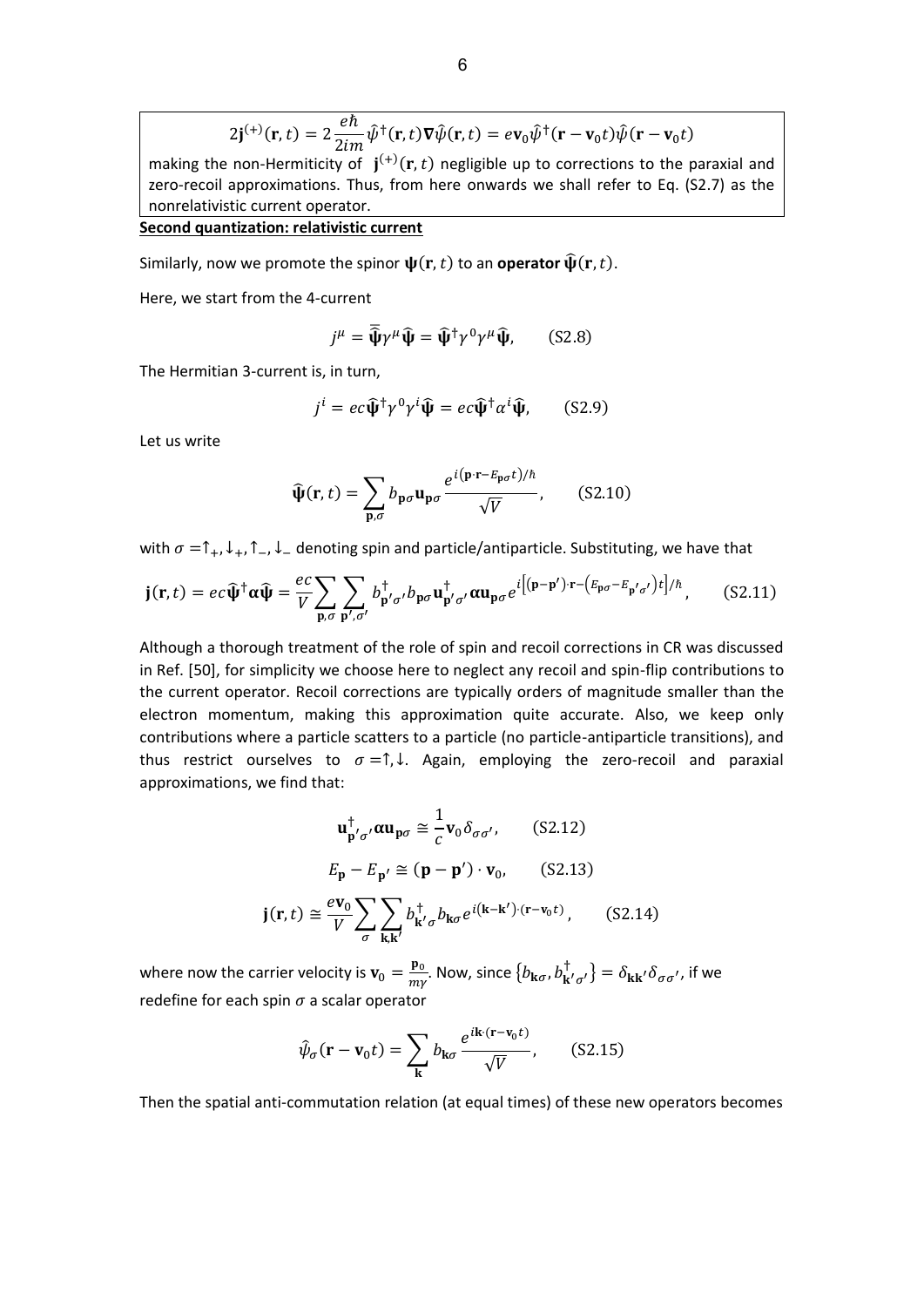$$
\{\hat{\psi}_{\sigma}(\mathbf{r} - \mathbf{v}_{0}t), \hat{\psi}_{\sigma'}^{\dagger}(\mathbf{r}' - \mathbf{v}_{0}t)\} = \sum_{\mathbf{k}} \frac{e^{i\mathbf{k}\cdot(\mathbf{r} - \mathbf{v}_{0}t)}}{\sqrt{V}} \sum_{\mathbf{k}'} \{b_{\mathbf{k}\sigma}, b_{\mathbf{k}'\sigma'}^{\dagger}\} \frac{e^{-i\mathbf{k}'\cdot(\mathbf{r}' - \mathbf{v}_{0}t)}}{\sqrt{V}}
$$

$$
= \delta_{\sigma\sigma'} \sum_{\mathbf{k}} \frac{e^{i\mathbf{k}\cdot(\mathbf{r} - \mathbf{r}' )}}{V} = \delta_{\sigma\sigma'} \delta(\mathbf{r} - \mathbf{r}'), \quad (S2.16)
$$

from which it follows that

$$
\mathbf{j}(\mathbf{r},t) = e\mathbf{v}_0 \sum_{\sigma} \hat{\psi}_{\sigma}^{\dagger} (\mathbf{r} - \mathbf{v}_0 t) \hat{\psi}_{\sigma} (\mathbf{r} - \mathbf{v}_0 t), \quad (S2.17)
$$

quite similarly to the non-relativistic case.

#### **Current correlations**

Since, for both nonrelativistic and relativistic particles, the current operator obtains a similar form, we may proceed by analysing the general behaviour. The current correlations appearing in Eq. (S1.20) can be rewritten

$$
\langle j_{\alpha}(\mathbf{r}',t')j_{\beta}(\mathbf{r},t)\rangle_{\text{el}} = e^2 \nu_{0\alpha} \nu_{0\beta} \sum_{\sigma'} \sum_{\sigma} \langle \hat{\psi}^{\dagger}_{\sigma'}(\mathbf{r}'-\mathbf{v}_0t')\hat{\psi}_{\sigma'}(\mathbf{r}'-\mathbf{v}_0t')\hat{\psi}^{\dagger}_{\sigma}(\mathbf{r}-\mathbf{v}_0t)\hat{\psi}_{\sigma}(\mathbf{r}-\mathbf{v}_0t)\rangle,
$$
\n(S2.18)

We bring the expression  $\langle \hat{\psi}^{\dagger}_{\sigma'}\hat{\psi}_{\sigma'}\hat{\psi}^{\dagger}_{\sigma}\hat{\psi}_{\sigma}\rangle$  to normal order using the commutation relations for bosons, or anticommutation relations for fermions, to obtain the same results:

$$
\langle j_{\alpha}(\mathbf{r}',t')j_{\beta}(\mathbf{r},t)\rangle_{el}
$$
\n
$$
= e^{2}v_{0\alpha}v_{0\beta}\sum_{\sigma'}\sum_{\sigma}\langle\hat{\psi}_{\sigma'}^{\dagger}(\mathbf{r}'-\mathbf{v}_{0}t')\hat{\psi}_{\sigma}^{\dagger}(\mathbf{r}-\mathbf{v}_{0}t)\hat{\psi}_{\sigma}(\mathbf{r}-\mathbf{v}_{0}t)\hat{\psi}_{\sigma'}(\mathbf{r}'-\mathbf{v}_{0}t')\rangle
$$
\n
$$
+ e^{2}v_{0\alpha}v_{0\beta}\delta[\mathbf{r}-\mathbf{r}'-\mathbf{v}_{0}(t-t')] \sum_{\sigma}\langle\hat{\psi}_{\sigma}^{\dagger}(\mathbf{r}-\mathbf{v}_{0}t)\hat{\psi}_{\sigma}(\mathbf{r}-\mathbf{v}_{0}t)\rangle, \qquad (S2.19)
$$

Now, define the first and second order correlation functions of the emitters as

$$
G_e^{(1)}(\mathbf{x}, \mathbf{x}) = \sum_{\sigma} \langle \hat{\psi}_{\sigma}^{\dagger}(\mathbf{x}) \hat{\psi}_{\sigma}(\mathbf{x}) \rangle = \rho_e(\mathbf{x}, \mathbf{x}), \qquad (S2.20)
$$

$$
G_e^{(2)}(\mathbf{x}', \mathbf{x}) = \sum_{\sigma'} \sum_{\sigma} \langle \hat{\psi}_{\sigma'}^{\dagger}(\mathbf{x}') \hat{\psi}_{\sigma}^{\dagger}(\mathbf{x}) \hat{\psi}_{\sigma'}(\mathbf{x}') \rangle, \qquad (S2.21)
$$

with  ${\bf x}={\bf r}-{\bf v}_0 t$  and  $\rho_{\rm e}({\bf x},{\bf x})$  is the diagonal of the emitter density matrix, so that

$$
\langle j_{\alpha}(\mathbf{x}')j_{\beta}(\mathbf{x}) \rangle_{\text{el}} = e^2 v_{0\alpha} v_{0\beta} G^{(2)}(\mathbf{x}', \mathbf{x}) + e^2 v_{0\alpha} v_{0\beta} \delta(\mathbf{x} - \mathbf{x}') G_{\text{e}}^{(1)}(\mathbf{x}, \mathbf{x}).
$$
 (S2.22)

In Fourier space:

$$
\langle j_{\alpha}^{\dagger}(\mathbf{q}',\omega')j_{\beta}(\mathbf{q},\omega)\rangle_{\text{el}}
$$
\n
$$
= \int dt' \int d^{3}\mathbf{r}' e^{-i(\mathbf{q}'\cdot\mathbf{r}'-\omega't')} \int dt \int d^{3}\mathbf{r} e^{i(\mathbf{q}\cdot\mathbf{r}-\omega t)} \langle j_{\alpha}^{\dagger}(\mathbf{r}',t')j_{\beta}(\mathbf{r},t)\rangle_{\text{el}}
$$
\n
$$
= (2\pi)^{2} e^{2} v_{0\alpha} v_{0\beta} \delta(\omega' - \mathbf{q}' \cdot \mathbf{v}_{0}) \delta(\omega - \mathbf{q} \cdot \mathbf{v}_{0})
$$
\n
$$
\times \left[ \int d^{3}\mathbf{x} \int d^{3}\mathbf{x}' e^{i\mathbf{q}\cdot\mathbf{x}-i\mathbf{q}'\cdot\mathbf{x}'} G_{e}^{(2)}(\mathbf{x}',\mathbf{x}) + \int d^{3}\mathbf{x} e^{i(\mathbf{q}-\mathbf{q}')\cdot\mathbf{x}} G_{e}^{(1)}(\mathbf{x},\mathbf{x}) \right],
$$
\n(S2.23)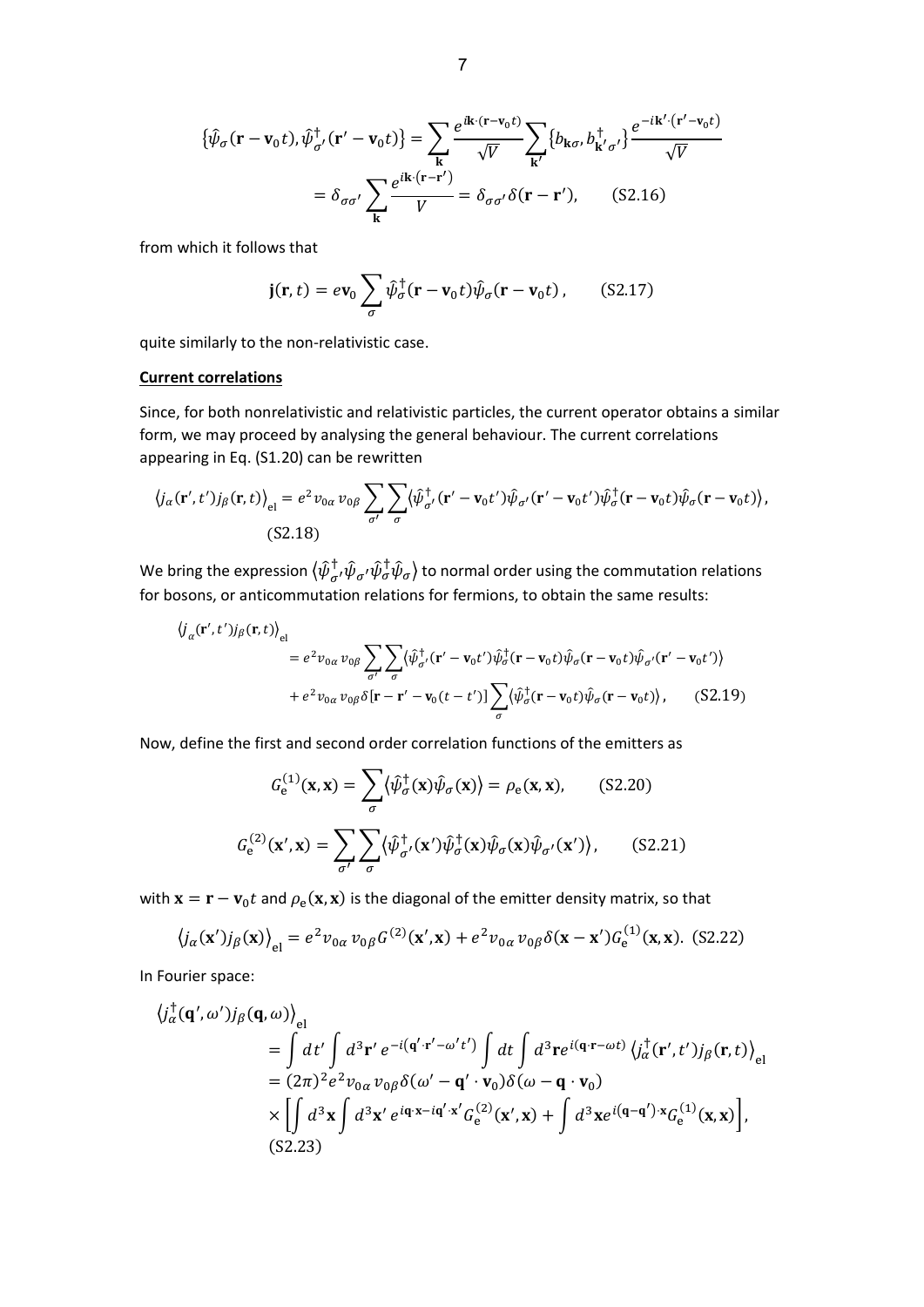In this section we combine the results of the previous sections to obtain the emitted optical power spectrum of any coherent cathodoluminescence process, and then focusing on Cherenkov radiation.

The radiated power detected in the far-field, at a distance  $r$  and direction  $\hat{\mathbf{n}}$  is proportional to the time-average of the quantum expectation value

$$
\frac{dP}{d\Omega} = 2r^2 \epsilon_0 c \frac{1}{T} \int dt \, \langle |\mathbf{E}(r\hat{\mathbf{n}}, t)|^2 \rangle = 2r^2 \epsilon_0 c \frac{1}{2\pi T} \int d\omega \, \langle |\mathbf{E}(r\hat{\mathbf{n}}, \omega)|^2 \rangle, \qquad (S3.1)
$$

and, per unit frequency, reads

$$
\frac{d^2P}{d\Omega d\omega} = 2r^2 \epsilon_0 c \frac{1}{2\pi T} \langle |\mathbf{E}(r\hat{\mathbf{n}}, \omega)|^2 \rangle. \tag{S3.2}
$$

Using Eq. (S1.19) let us write the expression for the field spectral intensity

$$
\langle |\mathbf{E}(\mathbf{r}, \omega)|^2 \rangle = \text{Tr} \langle \mathbf{E}^{\dagger}(\mathbf{r}, \omega) \mathbf{E}(\mathbf{r}, \omega) \rangle
$$
  
=  $\mu_0^2 \omega^2 \int d^3 \mathbf{R}' \int d^3 \mathbf{R} \text{Tr} \mathbf{G}^{\dagger}(\mathbf{r}, \mathbf{R}', \omega) \mathbf{G}(\mathbf{r}, \mathbf{R}, \omega) \langle \mathbf{j}^{\dagger}(\mathbf{R}', \omega') \mathbf{j}(\mathbf{R}, \omega) \rangle_{el'}$   
(S3.3)

so that, we find the general result:

$$
\frac{d^2P}{d\Omega d\omega} = 2r^2 \epsilon c \mu_0^2 \omega^2 \frac{1}{2\pi T} \int d^3 \mathbf{R}' \int d^3 \mathbf{R} \operatorname{Tr} \mathbf{G}^\dagger(\mathbf{r}, \mathbf{R}', \omega) \mathbf{G}(\mathbf{r}, \mathbf{R}, \omega) \langle \mathbf{j}^\dagger(\mathbf{R}', \omega) \mathbf{j}(\mathbf{R}, \omega) \rangle_{\text{el}}.
$$
 (S3.4)

For example, for Cherenkov radiation, the far field Green function is

$$
\mathbf{G}(\mathbf{r}, \mathbf{r}', \omega) = \frac{e^{iqr}}{4\pi r} (\mathbf{I} - \hat{\mathbf{r}} \hat{\mathbf{r}}) e^{-i\mathbf{q} \cdot \mathbf{r}'}, \qquad (S3.5)
$$

where  $\mathbf{q} = \hat{\mathbf{r}} n \omega/c$  is the wavevector of the emitted radiation in the observation direction. So, we find

$$
\frac{d^2P}{d\Omega d\omega} = \frac{1}{(4\pi)^2} \frac{1}{2\pi T} 2\epsilon_0 c \mu_0^2 \omega^2 \sin^2 \theta \left\langle j_z^{\dagger} \left(\frac{n\omega}{c}\hat{\mathbf{n}}, \omega\right) j_z \left(\frac{n\omega}{c}\hat{\mathbf{n}}, \omega\right) \right\rangle_{\text{el}},\tag{S3.6}
$$

with

$$
\begin{split} \left\langle j_{z}^{\dagger} \left( \frac{n\omega}{c} \hat{\mathbf{n}}, \omega \right) j_{z} \left( \frac{n\omega}{c} \hat{\mathbf{n}}, \omega \right) \right\rangle_{\mathbf{el}} \\ &= \frac{(2\pi)^{2} e^{2} v_{0}^{2}}{\omega n \beta} \underbrace{\delta(0)}_{T/2\pi} \delta \left( \cos \theta - \frac{1}{n\beta} \right) \\ &\times \left[ \int d^{3} \mathbf{x} G_{e}^{(1)}(\mathbf{x}, \mathbf{x}) + \int d^{3} \mathbf{x} \int d^{3} \mathbf{x}' e^{i\mathbf{q} \cdot (\mathbf{x} - \mathbf{x}')} G_{e}^{(2)}(\mathbf{x}', \mathbf{x}) \right], \end{split} \tag{S3.7}
$$

Finally giving for Cherenkov radiation:

$$
\frac{d^2P}{d\Omega d\omega} = \frac{\hbar\omega\alpha\beta}{2\pi}\sin^2\theta\,\delta\left(\cos\theta - \frac{1}{n\beta}\right) \left[\int d^3\mathbf{x}G^{(1)}_{\mathbf{e}}(\mathbf{x},\mathbf{x}) + \int d^3\mathbf{x}\int d^3\mathbf{x}'\,e^{i\mathbf{q}\cdot(\mathbf{x}-\mathbf{x}')}G^{(2)}_{\mathbf{e}}(\mathbf{x}',\mathbf{x})\right],
$$
(S3.8)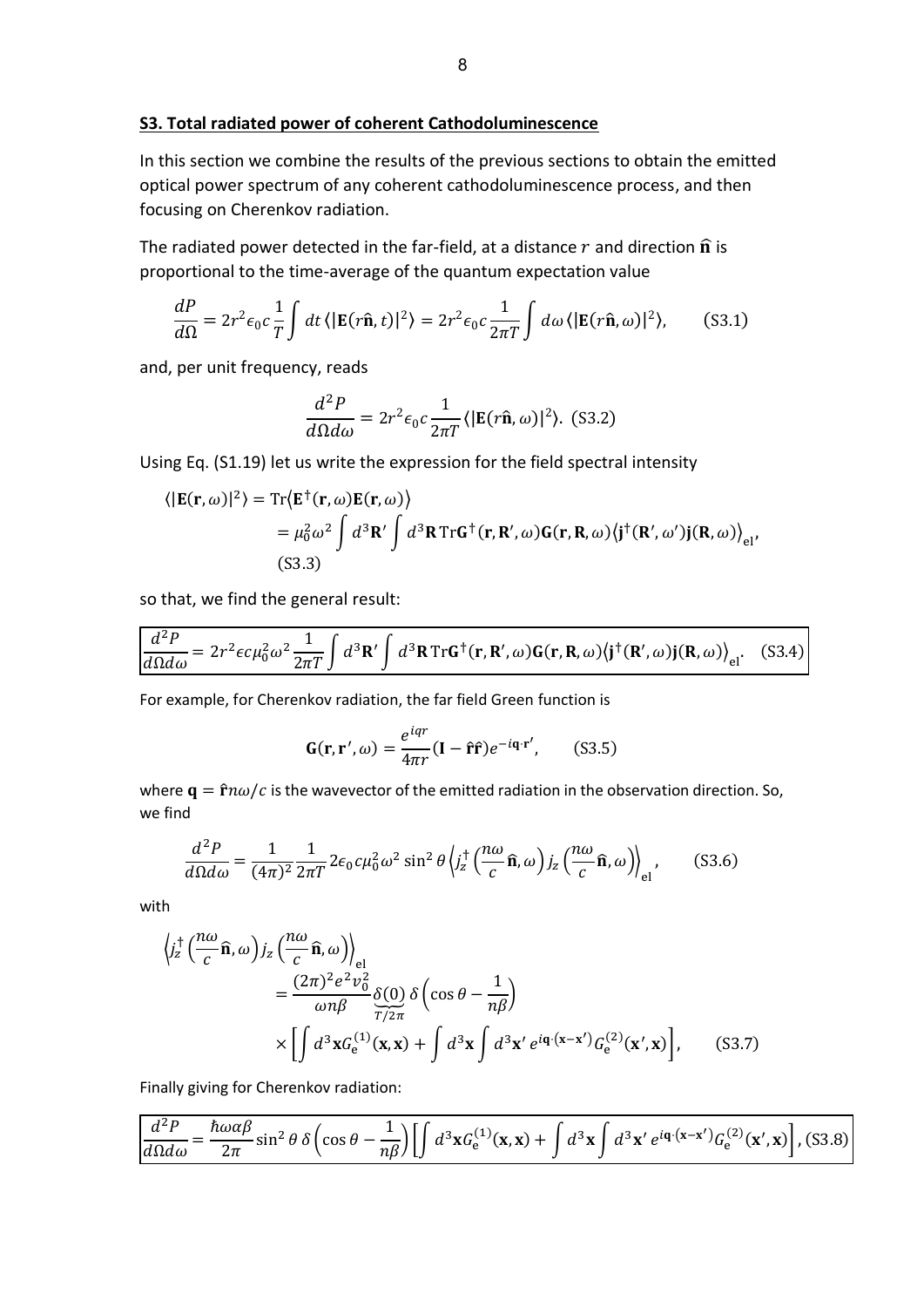#### **S4. Entangled vs. classically correlated emitter pairs**

In this section we calculate the emission rates from pairs of free emitters, showing that one obtains a new kind of super- and sub-radiance for entangled pairs, that cannot be achieved by a classically-correlated pair.

We now examine how the emission pattern of a general spontaneous emission process from free emitters is influenced by the quantum mechanical state of an emitter pair. Consider a two-electron state prepared in two spectrally distinguishable wavepacket states:  $\varphi_1({\bf r}), \varphi_2({\bf r})$  and different spins 1↓. The wavepackets share a common carrier wavevector  $\mathbf{k}_0$ , and differ by a small wavevector difference  $\pm \kappa$  ( $\kappa \ll k_0$ ) in the following manner.

The relation between the wavepackets  $\varphi_1({\bf r}), \varphi_2({\bf r})$  (decoupled from their respective spinors) and their shifted momentum representation  $\phi(\mathbf{k})$  is then

$$
\varphi_{1,2}(\mathbf{r}) = \int d^3 \mathbf{k} \, \phi(\mathbf{k} - \mathbf{k}_0 \mp \mathbf{\kappa}) e^{i(\mathbf{k} \cdot \mathbf{r} - \omega_k t)}
$$
  
\n
$$
\approx e^{\pm i \mathbf{\kappa} \cdot (\mathbf{r} - \mathbf{v}_0 t)} \varphi(\mathbf{r} - \mathbf{v}_0 t) e^{i(\mathbf{k}_0 \cdot \mathbf{r} - \omega_{|\mathbf{k}_0|} t)}, \quad (S4.1)
$$

In what follows, it is useful for us to define (with  ${\bf x} = {\bf r} - {\bf v}_0 t$ )

$$
\varphi_{1,2}(\mathbf{x}) = e^{\pm i\mathbf{\kappa} \cdot \mathbf{x}} \varphi(\mathbf{x}).
$$
 (S4.2)

In Eq. (S.4.1), we take walk-off effects (longitudinal and transverse) due to the small difference in the group velocities of  $\varphi_1({\bf r})$  and  $\varphi_2({\bf r})$  to be negligible as we shall assume a large wavefunction in the respective dimension. The overlap between the wavepackets is given as:

$$
\langle \varphi_2 | \varphi_1 \rangle = \int d^3 \mathbf{r} \varphi_2^*(\mathbf{r}) \varphi_1(\mathbf{r}) = \int d^3 \mathbf{r} | \varphi(\mathbf{r})|^2 e^{2i\mathbf{k} \cdot \mathbf{r}}
$$
  
= 
$$
\begin{cases} 0, \text{ when } |\varphi(\mathbf{r})|^2 \text{ is wider than } \frac{2\pi}{\kappa} \text{ in the } \hat{\mathbf{k}} \text{ direction} \\ 1, \text{ when } |\varphi(\mathbf{r})|^2 \text{ is narrower than } \frac{2\pi}{\kappa} \text{ in the } \hat{\mathbf{k}} \text{ direction} \end{cases}
$$
 (S4.3)

This same condition, together with the requirement of negligible temporal walkoff, can be recast in momentum space as

$$
\Delta k \ll |\mathbf{k} - \mathbf{k}'| \ll \frac{m}{2\hbar t \Delta k'}, \qquad (S4.4)
$$

where  $\Delta k$  is the wavepacket coherent momentum uncertainty and t the interaction time. For  $\Delta k \rightarrow 0$  this condition is naturally satisfied.

Below we consider the regime where  $\langle \varphi_2 | \varphi_1 \rangle \to 0$ , in agreement with the extendedwavefunction approximation that we employ.

#### Classically correlated state:

We first consider a classical (probabilistic) correlation between the two electrons, wherein if one is found in state  $\varphi_1$   $\uparrow$ , it is correlated with the other to be found in  $\varphi_2 \downarrow$ , and vice versa. The density operator defining this state is

$$
\rho = \frac{1}{2} |\varphi_{1\uparrow}\varphi_{2\downarrow}\rangle\langle\varphi_{1\uparrow}\varphi_{2\downarrow}| + \frac{1}{2} |\varphi_{2\uparrow}\varphi_{1\downarrow}\rangle\langle\varphi_{2\uparrow}\varphi_{1\downarrow}|, \quad (S4.5)
$$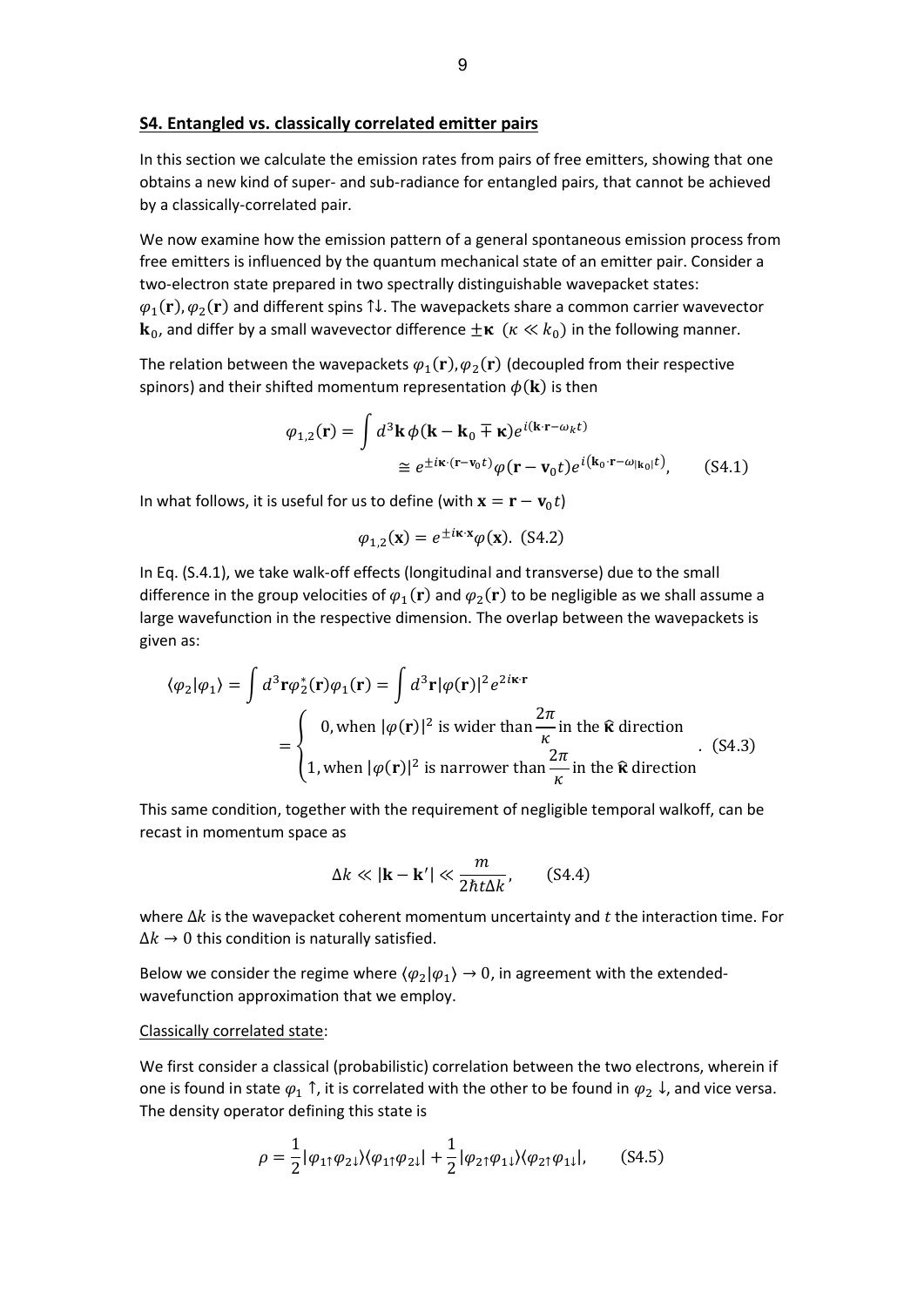One easily shows that for this density matrix, the correlation functions are

$$
G_e^{(1)}(\mathbf{x}, \mathbf{x}) = \sum_{\sigma} \langle \hat{\psi}_{\sigma}^{\dagger}(\mathbf{x}) \hat{\psi}_{\sigma}(\mathbf{x}) \rangle = 2|\varphi(\mathbf{x})|^2, \qquad (S4.6)
$$

$$
G_e^{(2)}(\mathbf{x}', \mathbf{x}) = \sum_{\sigma'} \sum_{\sigma} \langle \hat{\psi}_{\sigma'}^{\dagger}(\mathbf{x}') \hat{\psi}_{\sigma}^{\dagger}(\mathbf{x}) \hat{\psi}_{\sigma'}(\mathbf{x}') \rangle = 2|\varphi(\mathbf{x})|^2 |\varphi(\mathbf{x}')|^2, \qquad (S4.7)
$$

According to Eq. (2) in the main text,

$$
\langle \mathbf{j}^{\dagger}(\mathbf{x}')\mathbf{j}(\mathbf{x})\rangle = e^2 \mathbf{v}_0 \mathbf{v}_0 \left[ G_e^{(2)}(\mathbf{x}', \mathbf{x}) + \delta(\mathbf{x} - \mathbf{x}') G_e^{(1)}(\mathbf{x}, \mathbf{x}) \right], \quad (S4.8)
$$

this means that the current fluctuations of the *classically* correlated state are

$$
\langle \mathbf{j}^{\dagger}(\mathbf{x}')\mathbf{j}(\mathbf{x}) \rangle_{\mathbf{c}} = e^2 \mathbf{v}_0 \mathbf{v}_0 [2|\varphi(\mathbf{x})|^2 |\varphi(\mathbf{x}')|^2 + 2\delta(\mathbf{x} - \mathbf{x}') |\varphi(\mathbf{x})|^2], \quad (S4.9)
$$

Entangled state:

We now consider the emitters being prepared in an entangled, pure state (Bell state):

$$
|\Psi\rangle = \frac{|\varphi_{1\uparrow}\varphi_{2\downarrow}\rangle + e^{i\zeta}|\varphi_{1\downarrow}\varphi_{2\uparrow}\rangle}{\sqrt{2}}, \qquad (S4.10)
$$

with  $\zeta$  being a phase factor. We emphasize that this state is written in the Fock basis using wavepacket quantization, and that the two electrons considered here are distinguishable by spin. Computing the correlation functions using:

$$
\hat{\psi}_{\uparrow}(\mathbf{r})|\Psi\rangle = \frac{\varphi_{1}^{*}(\mathbf{r})|\varphi_{2\downarrow}\rangle - e^{i\zeta}\varphi_{2}^{*}(\mathbf{r})|\varphi_{1\downarrow}\rangle}{\sqrt{2}},\qquad(54.11)
$$

$$
\hat{\psi}_{\downarrow}(\mathbf{r})|\Psi\rangle = \frac{-\varphi_2^*(\mathbf{r})|\varphi_{1\uparrow}\rangle + e^{i\zeta}\varphi_1^*(\mathbf{r})|\varphi_{2\uparrow}\rangle}{\sqrt{2}},\qquad(54.12)
$$

$$
\hat{\psi}_{\downarrow}(\mathbf{r}')\hat{\psi}_{\uparrow}(\mathbf{r})|\Psi\rangle = \frac{\varphi_{1}^{*}(\mathbf{r})\varphi_{2}^{*}(\mathbf{r}') - e^{i\zeta}\varphi_{2}^{*}(\mathbf{r})\varphi_{1}^{*}(\mathbf{r}')}{\sqrt{2}}|0\rangle, \qquad (S4.13)
$$

$$
\hat{\psi}_{\uparrow}(\mathbf{r}')\hat{\psi}_{\downarrow}(\mathbf{r})|\Psi\rangle = \frac{-\varphi_{1}^{*}(\mathbf{r}')\varphi_{2}^{*}(\mathbf{r}) + e^{i\zeta}\varphi_{1}^{*}(\mathbf{r})\varphi_{2}^{*}(\mathbf{r}')}{\sqrt{2}}|0\rangle, \qquad (S4.14)
$$

gives:

$$
G_e^{(1)}(\mathbf{x}, \mathbf{x}) = 2|\varphi(\mathbf{x})|^2, \qquad (S4.15)
$$

and, via direct calculation

$$
\langle \Psi | \hat{\psi}_{\uparrow}^{\dagger}(\mathbf{r}) \hat{\psi}_{\downarrow}^{\dagger}(\mathbf{r}') \hat{\psi}_{\downarrow}(\mathbf{r}') \hat{\psi}_{\uparrow}(\mathbf{r}) | \Psi \rangle
$$
  
\n=
$$
\frac{[\varphi_{1}(\mathbf{r}) \varphi_{2}(\mathbf{r}') - e^{-i\zeta} \varphi_{2}(\mathbf{r}) \varphi_{1}(\mathbf{r}')] [\varphi_{1}^{*}(\mathbf{r}) \varphi_{2}^{*}(\mathbf{r}') - e^{i\zeta} \varphi_{2}^{*}(\mathbf{r}) \varphi_{1}^{*}(\mathbf{r}')]}{2}
$$
  
\n=
$$
|\varphi(\mathbf{r})|^{2} |\varphi(\mathbf{r}')|^{2} - \frac{1}{2} e^{i\zeta} e^{i2\kappa \cdot (\mathbf{r} - \mathbf{r}')} |\varphi(\mathbf{r})|^{2} |\varphi(\mathbf{r}')|^{2}
$$
  
\n
$$
-\frac{1}{2} e^{-i\zeta} e^{-i2\kappa \cdot (\mathbf{r} - \mathbf{r}')} |\varphi(\mathbf{r})|^{2} |\varphi(\mathbf{r}')|^{2}
$$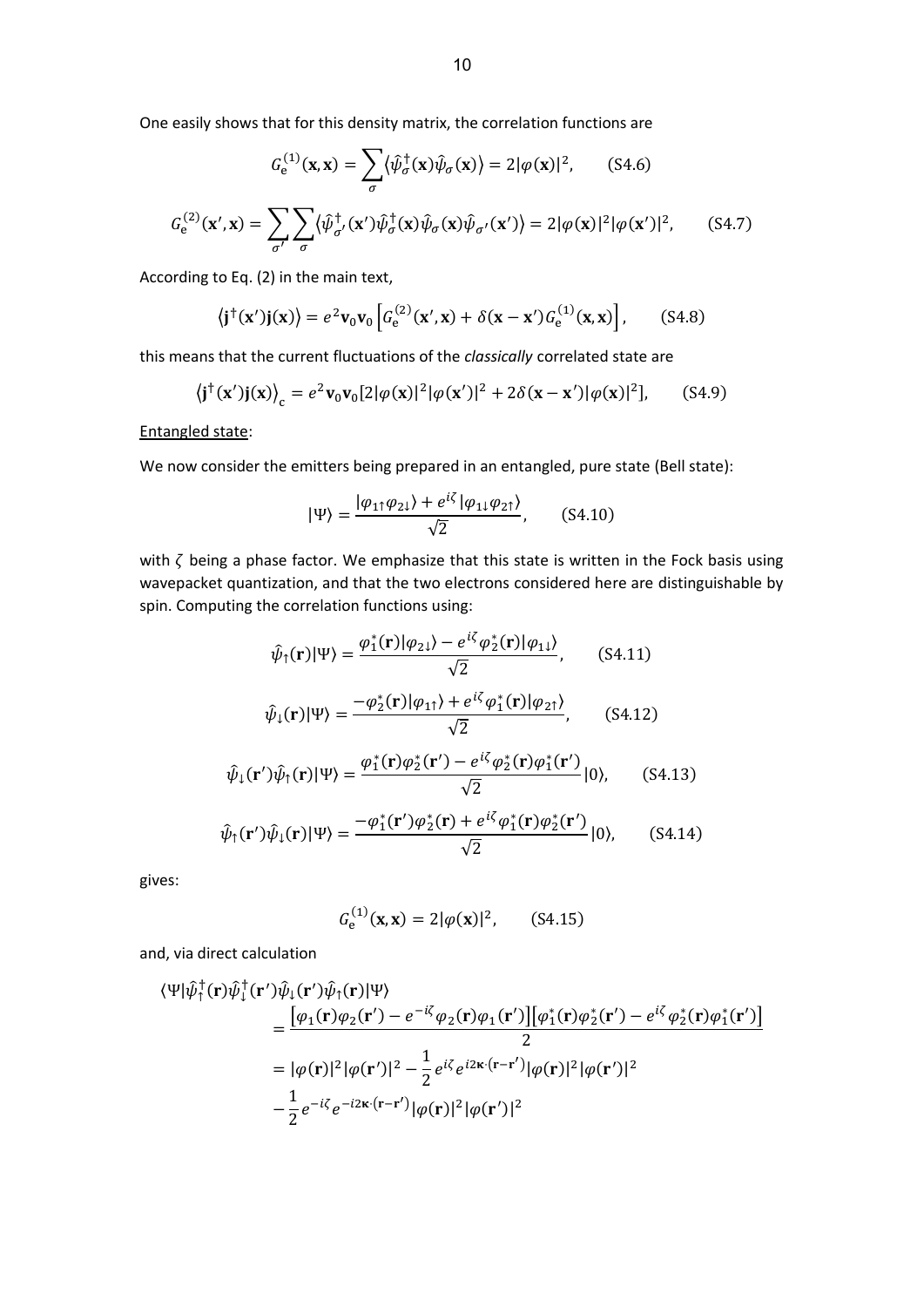$$
\langle \Psi | \hat{\psi}_{\downarrow}^{\dagger}(\mathbf{r}) \hat{\psi}_{\uparrow}^{\dagger}(\mathbf{r}') \hat{\psi}_{\downarrow}(\mathbf{r}) | \Psi \rangle
$$
  
\n=
$$
\frac{\left[-\varphi_{1}(\mathbf{r}')\varphi_{2}(\mathbf{r}) + e^{-i\zeta}\varphi_{1}(\mathbf{r})\varphi_{2}(\mathbf{r}')] \left[-\varphi_{1}^{*}(\mathbf{r}')\varphi_{2}^{*}(\mathbf{r}) + e^{i\zeta}\varphi_{1}^{*}(\mathbf{r})\varphi_{2}^{*}(\mathbf{r}')\right]\right]}{2}
$$
  
\n=
$$
|\varphi(\mathbf{r})|^{2}|\varphi(\mathbf{r}')|^{2} - \frac{1}{2}e^{-i\zeta}e^{i2\kappa\cdot(\mathbf{r}-\mathbf{r}')}|\varphi(\mathbf{r})|^{2}|\varphi(\mathbf{r}')|^{2}
$$
  
\n
$$
-\frac{1}{2}e^{i\zeta}e^{-i2\kappa\cdot(\mathbf{r}-\mathbf{r}')}|\varphi(\mathbf{r})|^{2}|\varphi(\mathbf{r}')|^{2}
$$

we find

$$
G_{\rm e}^{(2)}(\mathbf{x}',\mathbf{x}) = 2|\varphi(\mathbf{x})|^2|\varphi(\mathbf{x}')|^2 - \cos\zeta 2|\varphi(\mathbf{x})|^2|\varphi(\mathbf{x}')|^2\cos[\Delta\mathbf{k}\cdot(\mathbf{x}-\mathbf{x}')],\qquad(S4.16)
$$

with  $\Delta$ **k** = 2 $\kappa$ .

### Comparison of the emission patterns:

As a consequence of Eq. (1) of the main text, it is obvious that the emission patterns satisfy the relation

$$
P_{\rm ent} = P_{\rm c} - \cos \zeta P_{\rm q}, \qquad (S4.17)
$$

which shows that spontaneous emission is sensitive to the phase of the entangled emitter pair. This effect cannot be described using the classical correlation.

For Cherenkov radiation specifically, we find

$$
\frac{d^2 P}{d\Omega d\omega} = \frac{\hbar \omega \alpha \beta}{2\pi} \sin^2 \theta \delta \left( \cos \theta - \frac{1}{n\beta} \right) \left\{ 2 + 2 \left| \int d^3 \mathbf{x} e^{-i\frac{n\omega}{c} \mathbf{r} \cdot \mathbf{x}} |\varphi(\mathbf{x})|^2 \right|^2 - \cos \zeta \left[ \left| \int d^3 \mathbf{x} e^{-i\left(\frac{n\omega}{c} \mathbf{r} - \Delta \mathbf{k}\right) \cdot \mathbf{x}} |\varphi(\mathbf{x})|^2 \right|^2 + \left| \int d^3 \mathbf{x} e^{-i\left(\frac{n\omega}{c} \mathbf{r} + \Delta \mathbf{k}\right) \cdot \mathbf{x}} |\varphi(\mathbf{x})|^2 \right|^2 \right] \right\},\tag{S4.18}
$$

Now, we model the wavepacket as Gaussian with transverse width  $\Delta r_{Te}$  and longitudinal length  $\Delta z_e$ :

$$
|\varphi(\mathbf{x})|^2 = \frac{1}{(2\pi)^{\frac{3}{2}} \Delta z_e \Delta r_{Te}^2} e^{-\frac{x^2 + y^2}{2\Delta r_{Te}^2}} e^{-\frac{z^2}{2\Delta z_e^2}}, \quad (S4.19)
$$

This gives

$$
\int d^3 \mathbf{x} e^{-i\frac{n\omega}{c}\hat{\mathbf{r}} \cdot \mathbf{x}} |\varphi(\mathbf{x})|^2 = e^{-\frac{\omega^2 \cos^2 \theta}{2(c/n\Delta z_e)^2}} e^{-\frac{\omega^2 \sin^2 \theta}{2(c/n\Delta r_{\text{Te}})^2}} = e^{-\frac{\omega^2}{2(v/\Delta z_e)^2}} e^{-\frac{\omega^2 \sin^2 \theta}{2(c/n\Delta r_{\text{Te}})^2}}, \quad (S4.20)
$$

and

$$
\int d^3 \mathbf{r} |\varphi(\mathbf{r})|^2 e^{i\Delta \mathbf{k} \cdot \mathbf{r}} = e^{-\frac{1}{2}\Delta z_{\rm e}^2 \Delta k_z^2} e^{-\frac{1}{2}\Delta r_{\rm Te}^2 \Delta k_T^2}.
$$
 (S4.21)

**First case**: longitudinal beat  $\Delta \mathbf{k} = \Delta k \hat{\mathbf{z}}$ :

$$
\int d^3 \mathbf{x} e^{-i\left(\frac{n\omega}{c}\hat{\mathbf{r}} + \Delta \mathbf{k}\right) \cdot \mathbf{x}} |\varphi(\mathbf{x})|^2 = e^{-\frac{(\omega + \nu \Delta k)^2}{2(\nu/\Delta z_e)^2}} e^{-\frac{\omega^2 \sin^2 \theta}{2(c/n\Delta r_{\text{Te}})^2}}, \quad (S4.22)
$$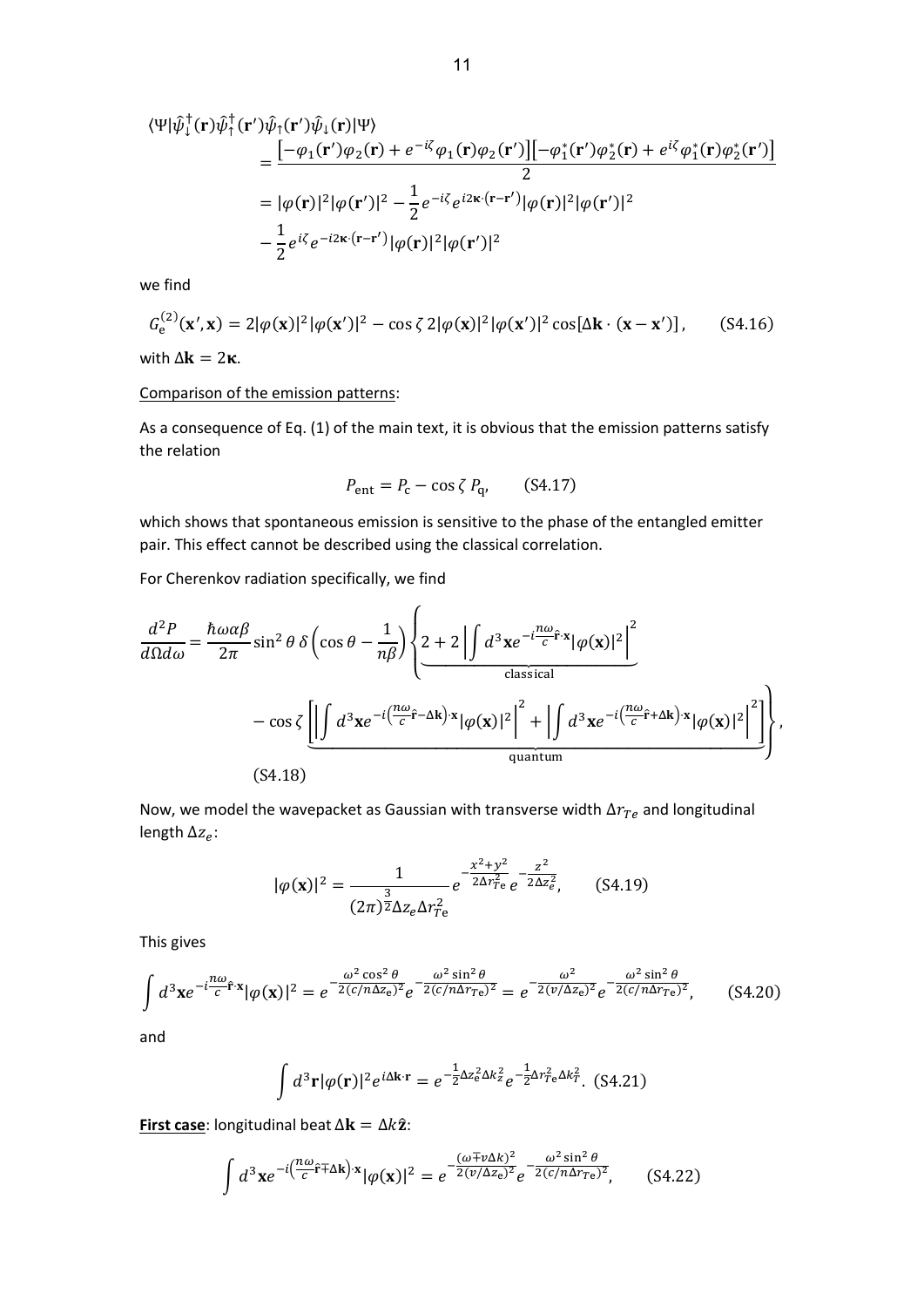by choosing the wave function dimensions to satisfy

$$
\frac{v}{\Delta z_e} \ll \omega \ll \frac{c}{n\Delta r_{Te}}, \qquad (S4.23)
$$

(e.g., a longitudinally long and transversely narrow wavefunction with respect to the emitted wavelength) and ensuring  $\Delta z_{\rho} \Delta k \gg 1$ , we have

$$
\frac{d^2P}{d\Omega d\omega} = \frac{\hbar\omega\alpha\beta}{2\pi}\sin^2\theta\ \delta\left(\cos\theta - \frac{1}{n\beta}\right) \left\{2 + 2e^{-\frac{\omega^2}{2(\nu/\Delta z_e)^2}} - \cos\zeta\ e^{-\frac{(\omega - \nu\Delta k)^2}{(\nu/\Delta z_e)^2}}\right\},\tag{S4.24}
$$

Integrated over angles, the emission rate becomes:

$$
\Gamma(\omega) = \Gamma_0 \left[ 2 + 2e^{-\frac{\omega^2}{2(\nu/\Delta z_e)^2}} - \cos \zeta e^{-\frac{(\omega - \nu \Delta k)^2}{(\nu/\Delta z_e)^2}} \right], \quad (S4.25)
$$

with  $\Gamma_0 = \alpha \beta \sin^2 \theta_c$  denoting the classical emission rate for one particle. So, at the frequency  $\omega = v\Delta k$  corresponding to the beat note we can obtain a peak or a dip in the emission spectrum, as a function of the phase angle  $\zeta$ .

## **Second case:** transverse beat  $\Delta \mathbf{k} = \Delta k \hat{\mathbf{x}}$ :

Choosing a transverse beat  $\Delta k = \frac{n\omega}{c}$  $\frac{d\omega}{c}$ sin  $\theta$  corresponding to the transverse emission recoil, we have that

$$
\int d^3 \mathbf{x} e^{-i\left(\frac{n\omega}{c}\mathbf{f} + \Delta \mathbf{k}\right) \cdot \mathbf{x}} |\varphi(\mathbf{x})|^2 = e^{-\frac{\omega^2}{2(\nu/\Delta z_e)^2}} e^{-\frac{1 \mp \cos \varphi}{(1/\Delta k \Delta r_{Te})^2}}, \quad (S4.26)
$$

and, by choosing the wave function dimensions to satisfy

$$
\frac{c}{n\sin\theta\,\Delta r_{Te}} \ll \omega \ll \frac{v}{\Delta z_e},\qquad(84.27)
$$

e.g., a transversely wide and longitudinally short wavefunction with respect to the emitted wavelength, we have that

$$
\frac{d^2P}{d\Omega d\omega} = \frac{\hbar\omega\alpha\beta}{2\pi}\sin^2\theta\,\delta\left(\cos\theta - \frac{1}{n\beta}\right)\left\{2\right.\n-\cos\zeta\left[e^{-2(\Delta k\Delta r_{\text{Te}})^2(1-\cos\varphi)} + e^{-2(\Delta k\Delta r_{\text{Te}})^2(1+\cos\varphi)}\right]\right\},\tag{S4.28}
$$

Integrated over  $\theta$ , we obtain the emission pattern on the Cherenkov cone per unit frequency

$$
\frac{1}{\Gamma_0} \frac{d\Gamma}{d\varphi} = 2 - 2\cos\zeta \, e^{-\eta} \cosh(\eta \cos\varphi) \,, \qquad \text{(S4.29)}
$$

with  $\Gamma_0 = \frac{\alpha \beta}{2 \pi}$  $\frac{\alpha \beta}{2 \pi} \sin^2 \theta_c$  is the classical emission pattern and  $\eta = 2(\Delta k \Delta r_{Te})^2 \gg 1$  for a transversely wide wavefunction. The expression  $e^{-\eta}$  cosh $(\eta \cos \varphi)$  equals 1/2 at  $\varphi = 0, \pi$ and vanishes otherwise. Thus, the emission pattern demonstrates two new peaks (or dips) at  $\varphi = 0$ ,  $\pi$  on the Cherenkov cone, corresponding to the direction of the momentum beat. The new emission pattern depends on the phase angle  $\zeta$  of the electron Bell state.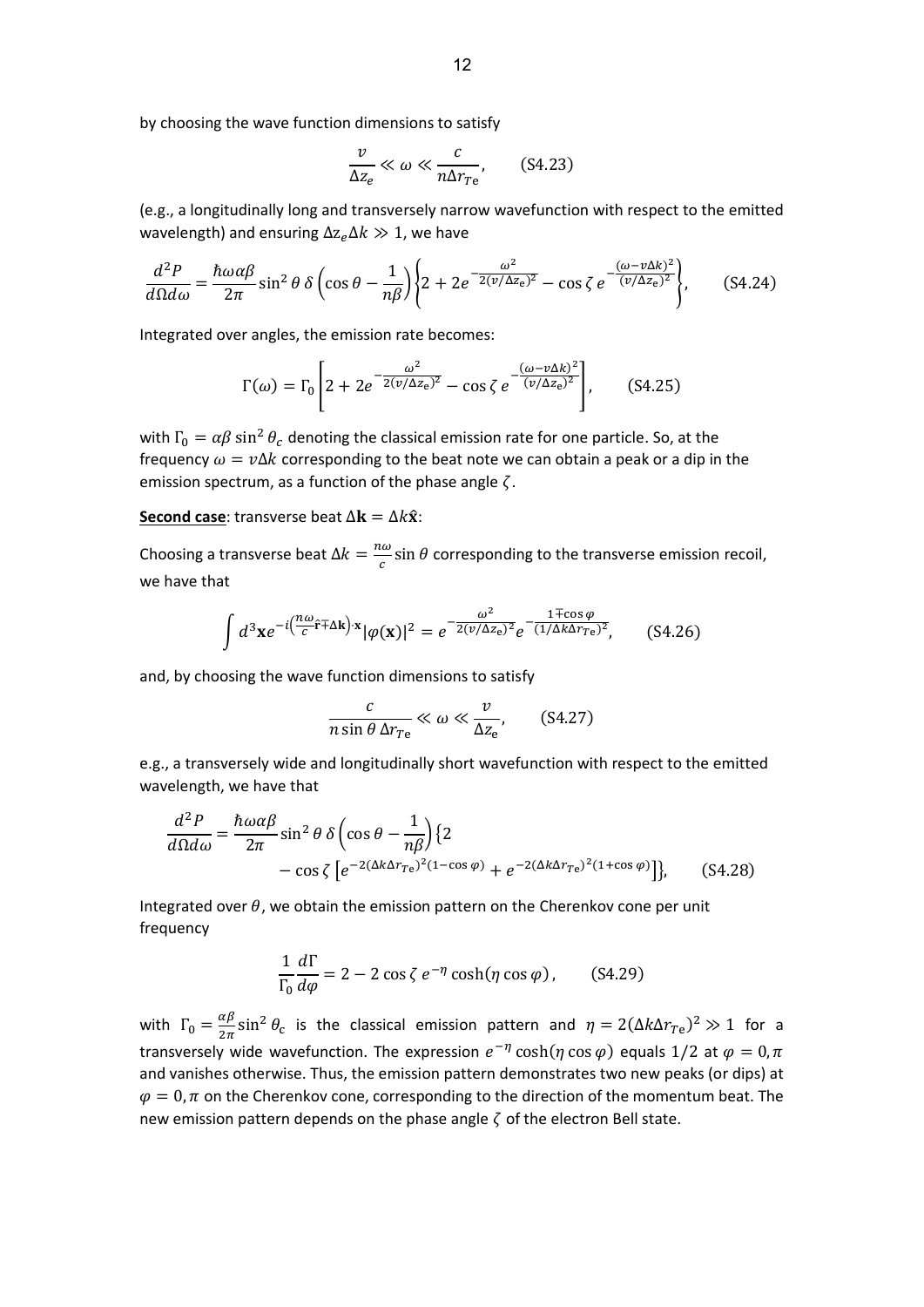## **S5. Comparison with emission by electron product states and classical superradiance by delayed electrons**

This section shows that classical super- and subradiance (due to, for example, to a temporal delay between free electrons or a spatio-temporal modulation of the electron charge density) is qualitatively and quantitatively different from the super- and subradiance effects that we find due to entanglement.

Now let us show that classical super- and subradiance due to (for example) a temporal delay between free electrons can be told apart from the quantum effect. Let us consider first two electrons of waepackets  $\varphi_1({\bf r})$  and  $\varphi_2({\bf r})$ . Without loss of generality let these electrons be distinguishable (e.g. by spin), such that their quantum state is a product state

$$
|\Psi\rangle = |\varphi_{1\uparrow}\varphi_{2\downarrow}\rangle, \qquad (S5.1)
$$

Computing the correlation functions using:

$$
\hat{\psi}_{\uparrow}(\mathbf{r})|\Psi\rangle = \varphi_{1}^{*}(\mathbf{r})|\varphi_{2\downarrow}\rangle, \qquad (S5.2)
$$

$$
\hat{\psi}_{\downarrow}(\mathbf{r})|\Psi\rangle = -\varphi_{2}^{*}(\mathbf{r})|\varphi_{1\uparrow}\rangle, \qquad (S5.3)
$$

$$
\hat{\psi}_{\downarrow}(\mathbf{r}')\hat{\psi}_{\uparrow}(\mathbf{r})|\Psi\rangle = \varphi_{2}^{*}(\mathbf{r}')\varphi_{1}^{*}(\mathbf{r})|0\rangle, \qquad (S5.4)
$$

$$
\hat{\psi}_{\uparrow}(\mathbf{r}')\hat{\psi}_{\downarrow}(\mathbf{r})|\Psi\rangle = -\varphi_{1}^{*}(\mathbf{r}')\varphi_{2}^{*}(\mathbf{r})|0\rangle, \qquad (S5.6)
$$

We find

$$
G_e^{(1)}(\mathbf{r}, \mathbf{r}) = |\varphi_1(\mathbf{r})|^2 + |\varphi_2(\mathbf{r})|^2, \qquad (S5.7)
$$
  

$$
G_e^{(2)}(\mathbf{r}, \mathbf{r}') = |\varphi_1(\mathbf{r})|^2 |\varphi_2(\mathbf{r}')|^2 + |\varphi_1(\mathbf{r}')|^2 |\varphi_2(\mathbf{r})|^2, \qquad (S5.8)
$$

Giving the classical result

$$
\frac{d^2P}{d\Omega d\omega} = \frac{\hbar\omega\alpha\beta}{2\pi} \sin^2\theta \delta \left(\cos\theta - \frac{1}{n\beta}\right) \left\{2 + 2\text{Re}\int d^3\mathbf{x} \int d^3\mathbf{x}' e^{-i\frac{n\omega}{c}\hat{\mathbf{n}}\cdot(\mathbf{x} - \mathbf{x}')} |\varphi_1(\mathbf{x})|^2 |\varphi_2(\mathbf{x}')|^2\right\},\tag{S5.9}
$$

in comparison, for the entangled state

$$
|\Psi\rangle = \frac{|\varphi_{1\uparrow}\varphi_{2\downarrow}\rangle + e^{i\zeta}|\varphi_{1\downarrow}\varphi_{2\uparrow}\rangle}{\sqrt{2}}, \quad (S5.10)
$$

we obtain the quantum result

$$
\frac{d^2P}{d\Omega d\omega} = \frac{\hbar\omega\alpha\beta}{2\pi}\sin^2\theta\,\delta\left(\cos\theta - \frac{1}{n\beta}\right) \left\{ 2 + 2\text{Re}\int d^3\mathbf{x} \int d^3\mathbf{x}' e^{-i\frac{n\omega}{c}\hat{\mathbf{n}}\cdot(\mathbf{x}-\mathbf{x}')} |\varphi_1(\mathbf{x})|^2 |\varphi_2(\mathbf{x}')|^2 \right. \\ \left. - \frac{\cos\zeta\int d^3\mathbf{x} \int d^3\mathbf{x}' e^{-i\frac{n\omega}{c}\hat{\mathbf{n}}\cdot(\mathbf{x}-\mathbf{x}')} 2\text{Re}\{\varphi_1(\mathbf{x})\varphi_2^*(\mathbf{x})\varphi_2(\mathbf{x}')\varphi_1^*(\mathbf{x}')\}}{\text{quantum}} \right\}, \quad (S5.11)
$$

Clearly, there is a distinct difference between the entangled and product states, as long as the quantum interference term does not vanish identically. This property does not depend on the choice of wavepacket modes  $\varphi_1$  and  $\varphi_2$ .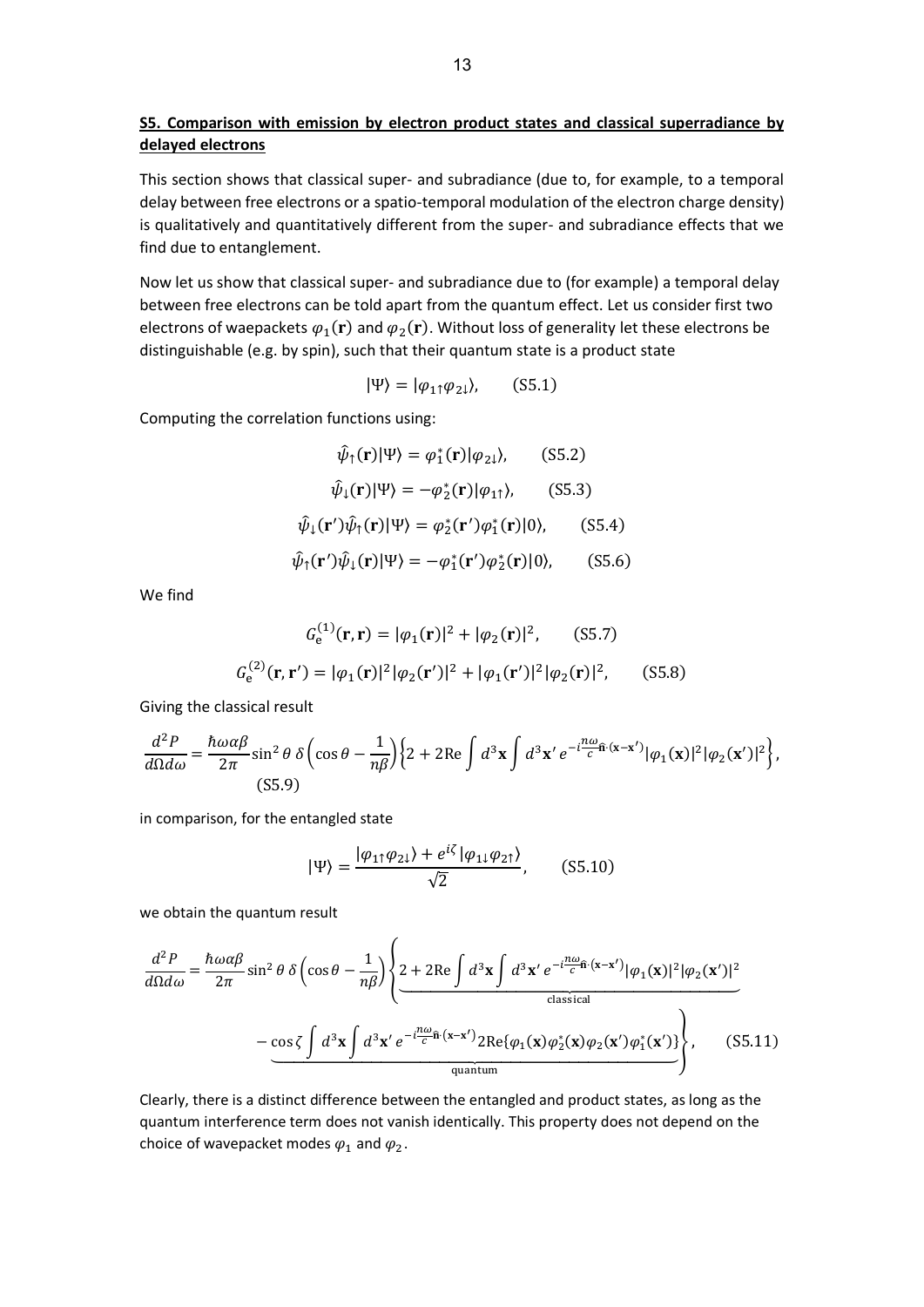In this section we derive the final state of a system of free electrons (a single particle or a pair of opposite spins) following spontaneous emission of a photon in an arbitrary optical medium. The results are summarized in the table below.

| <b>Property</b>      | one electron                                                                                                                                              | two electrons of opposite spins                                                                                                                                                                                                                                        |
|----------------------|-----------------------------------------------------------------------------------------------------------------------------------------------------------|------------------------------------------------------------------------------------------------------------------------------------------------------------------------------------------------------------------------------------------------------------------------|
| Initial pure state   | $ \psi_{\text{1el}}^{(i)}\rangle = \sum \psi_{\text{1el}}^{(i)}(\mathbf{k}) \mathbf{k}\rangle$                                                            | $ \psi_{2el}^{(i)}\rangle = \sum_{i} \psi_{2el}^{(i)}({\bf k}_1,{\bf k}_2) {\bf k}_1{\bf k}_2\rangle$                                                                                                                                                                  |
|                      |                                                                                                                                                           | (may or may not be entangled)                                                                                                                                                                                                                                          |
| Interaction          | $H_{\text{int}} = \frac{e}{m} \mathbf{A}(\hat{\mathbf{r}}) \cdot \hat{\mathbf{p}}$                                                                        | $H_{\text{int}} = \frac{e}{m} \sum_i \mathbf{A}(\hat{\mathbf{r}}_j) \cdot \hat{\mathbf{p}}_j$                                                                                                                                                                          |
| Optical medium       | $ImG(q,\omega)$                                                                                                                                           |                                                                                                                                                                                                                                                                        |
| response             | (uniform, dispersive and lossy medium)                                                                                                                    |                                                                                                                                                                                                                                                                        |
| Recoiled state, for  | $ \psi_{1\text{rec}}^{(i)}(\mathbf{q})\rangle = \sum \psi_{1\text{el}}^{(i)}(\mathbf{k}) \mathbf{k} - \mathbf{q}\rangle$                                  |                                                                                                                                                                                                                                                                        |
| a given recoil q     |                                                                                                                                                           | $ \psi_{2\text{rec}}^{(i)}(\mathbf{q})\rangle = \frac{1}{\sqrt{N_{\mathbf{q}}}}\sum_{\mathbf{k}_1,\mathbf{k}_2} \psi_{2\text{el}}^{(i)}(\mathbf{k}_1,\mathbf{k}_2)( \mathbf{k}_1-\mathbf{q};\mathbf{k}_2\rangle +  \mathbf{k}_1;\mathbf{k}_2-\mathbf{q}\rangle)$       |
|                      |                                                                                                                                                           | $N_{\mathbf{q}} = 2 + 2\text{Re}\sum_{\mathbf{k},\mathbf{k}_0} \psi_{2\text{el}}^{(i)*}(\mathbf{k}_1 + \mathbf{q}, \mathbf{k}_2 - \mathbf{q})\psi_{2\text{el}}^{(i)}(\mathbf{k}_1, \mathbf{k}_2)$                                                                      |
| Final mixed state    | $\mathbf{p}_{1el}^{(f)} = \int d^3\mathbf{q} p_{1\mathbf{q}}  \psi_{1\text{rec}}^{(i)}(\mathbf{q})\rangle \langle \psi_{1\text{rec}}^{(i)}(\mathbf{q}) $  | $\mathbf{p}_{2el}^{(f)} = \int d^3\mathbf{q}p_{2\mathbf{q}}  \psi_{2\text{rec}}^{(i)}(\mathbf{q})\rangle \langle \psi_{2\text{rec}}^{(i)}(\mathbf{q}) $                                                                                                                |
| Recoil probabilities | $p_{1q} = \frac{\text{Im}G_{zz}(\mathbf{q}, \mathbf{q} \cdot \mathbf{v})}{\int d^3\mathbf{q} \text{Im } G_{zz}(\mathbf{q}, \mathbf{q} \cdot \mathbf{v})}$ | $p_{2\mathbf{q}} = \frac{N_{\mathbf{q}} \text{Im} G_{zz}(\mathbf{q}, \mathbf{q} \cdot \mathbf{v})}{\int d^3 \mathbf{q} N_{\mathbf{q}} \text{Im} G_{zz}(\mathbf{q}, \mathbf{q} \cdot \mathbf{v})}$                                                                      |
| Post-selection       | $\overline{\mathbf{R}} \rightarrow \overline{\mathbf{R} - \mathbf{q}} \rightarrow \overline{\mathbf{R} - 2\mathbf{q}}$                                    |                                                                                                                                                                                                                                                                        |
| chain                |                                                                                                                                                           | $ {\bf k};{\bf k}\rangle \rightarrow \frac{ {\bf k}-{\bf q};{\bf k}\rangle + {\bf k};{\bf k}-{\bf q}\rangle}{\sqrt{2}}$<br>$\rightarrow \frac{ {\bf k};{\bf k}-2{\bf q}\rangle + {\bf k}-2{\bf q};{\bf k}\rangle +2 {\bf k}-{\bf q};{\bf k}-{\bf q}\rangle}{\sqrt{2}}$ |
|                      |                                                                                                                                                           |                                                                                                                                                                                                                                                                        |
|                      |                                                                                                                                                           | (two-electron entanglement creation)                                                                                                                                                                                                                                   |

We investigate what happens to a free-electron system (single or two distinguishable electrons) after interaction with an optical medium. We consider a pure initial state:

one electron: 
$$
|\psi_{1el}^{(i)}\rangle = \sum_{\mathbf{k}} \psi_{1el}^{(i)}(\mathbf{k})|\mathbf{k}\rangle
$$
, (S6.1*a*)  
two electrons:  $|\psi_{2el}^{(i)}\rangle = \sum_{\mathbf{k}_1 \mathbf{k}_2} \psi_{2el}^{(i)}(\mathbf{k}_1, \mathbf{k}_2)|\mathbf{k}_1 \mathbf{k}_2\rangle$ , (S6.1*b*)

The electronic quantum state decoheres, but at the same time, retains a partial coherence.<sup>1</sup> The reason is that the final state can be written as a statistical mixture of *recoiled copies* of the original initial state

one recoiled electron: 
$$
|\psi_{\text{tree}}^{(i)}(\mathbf{q})\rangle = \sum_{\mathbf{k}} \psi_{\text{1el}}^{(i)}(\mathbf{k}) |\mathbf{k} - \mathbf{q}\rangle
$$
, (S6.2*a*)

two recoiled electrons:  $|\psi_{\rm 2rec}^{(i)}(\mathbf{q})\rangle = \frac{1}{\sqrt{N}}$  $\frac{1}{\sqrt{N_{\mathbf{q}}}}\sum_{\mathbf{k},\mathbf{k}_2} \psi_{2\mathrm{el}}^{(i)}(\mathbf{k}_1,\mathbf{k}_2)(|\mathbf{k}_1-\mathbf{q};\mathbf{k}_2\rangle+|\mathbf{k}_1;\mathbf{k}_2-\mathbf{q}\rangle)$  $k_1k_2$ ,  $(S6.2b)$ 

for the latter state the normalization is state-dependent:

 $1$  For a single electron we have seen (in the first Cherenkov paper) that this partial coherence is sufficient to conserve the off-diagonal momentum coherence  $\int d^3\mathbf{k}(\mathbf{k}+\mathbf{q}|\mathbf{p}|\mathbf{k}-\mathbf{q})$  that determines the optical coherence of the emitted light.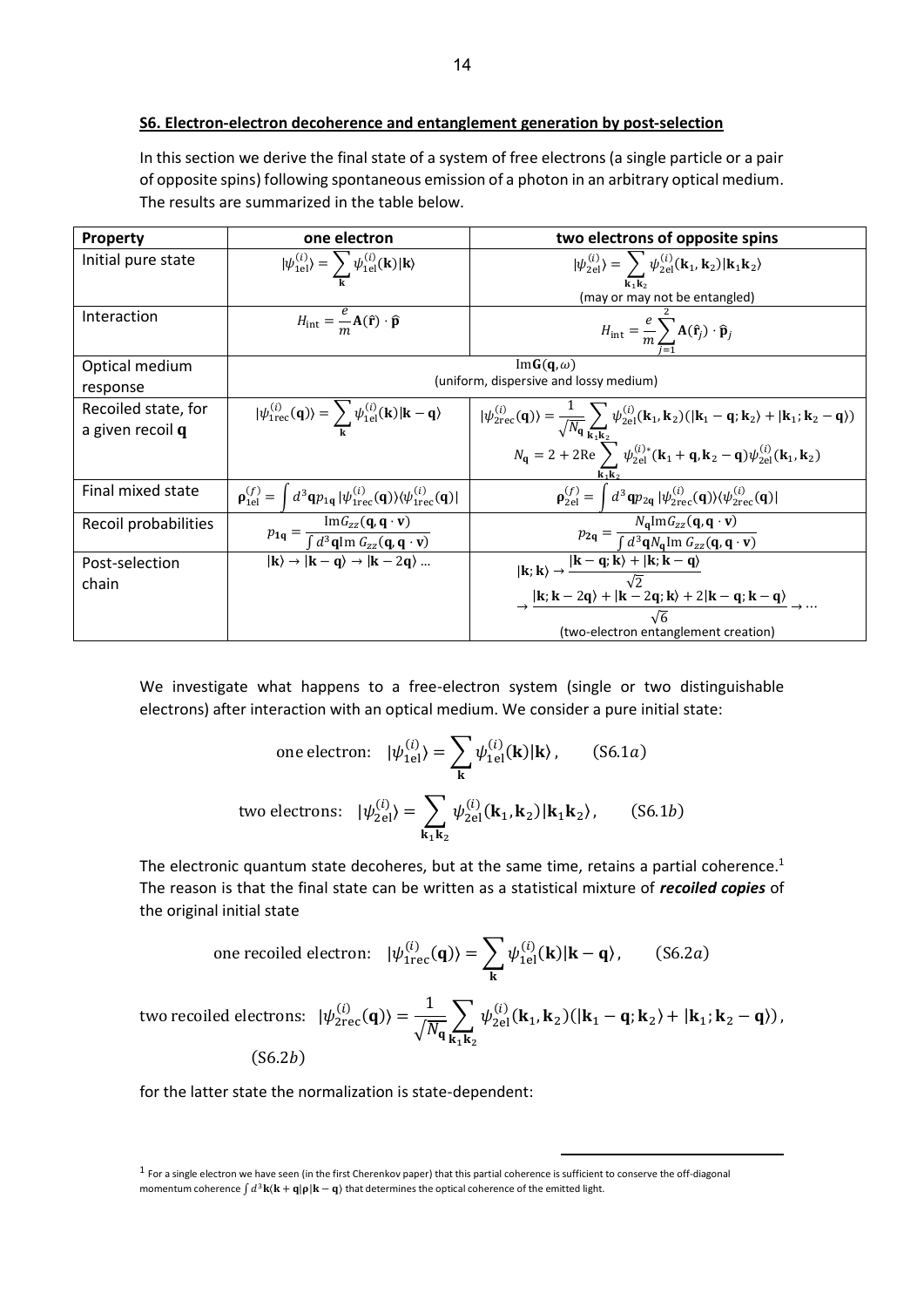$$
N_{\mathbf{q}} = 2 + 2\text{Re}\sum_{\mathbf{k}_1\mathbf{k}_2} \psi_{2\text{el}}^{(i)*}(\mathbf{k}_1 + \mathbf{q}, \mathbf{k}_2 - \mathbf{q})\psi_{2\text{el}}^{(i)}(\mathbf{k}_1, \mathbf{k}_2), \quad (S6.3)
$$

its value changes according to the interference between recoil paths (the same mechanism that results in super- and subradiance of light by the two-electron system).

The final states then read:

$$
\rho_{1\mathbf{e}1}^{(f)} = \int d^3 \mathbf{q} p_{1\mathbf{q}} |\psi_{1\text{rec}}^{(i)}(\mathbf{q})\rangle\langle\psi_{1\text{rec}}^{(i)}(\mathbf{q})|, \quad \text{with} \quad p_{1\mathbf{q}} = \frac{\text{Im} G_{zz}(\mathbf{q}, \mathbf{q} \cdot \mathbf{v})}{\int d^3 \mathbf{q} \text{Im} G_{zz}(\mathbf{q}, \mathbf{q} \cdot \mathbf{v})}, (S6.4a)
$$
\n
$$
\rho_{2\mathbf{e}1}^{(f)} = \int d^3 \mathbf{q} p_{2\mathbf{q}} |\psi_{2\text{rec}}^{(i)}(\mathbf{q})\rangle\langle\psi_{2\text{rec}}^{(i)}(\mathbf{q})|, \quad \text{with} \quad p_{2\mathbf{q}} = \frac{N_{\mathbf{q}} \text{Im} G_{zz}(\mathbf{q}, \mathbf{q} \cdot \mathbf{v})}{\int d^3 \mathbf{q} N_{\mathbf{q}} \text{Im} G_{zz}(\mathbf{q}, \mathbf{q} \cdot \mathbf{v})}, (S6.4b)
$$

by interpreting  $p_{1q}$  and  $p_{2q}$  as emission probabilities, we see that for a single electron  $p_{1q}$  is *wavefunction-independent*, and that  $p_{2q}$  is *wavefunction-dependent* because of the  $N_q$  term. As noted earlier, this exactly corresponds to the super- and subradiant emission we found in our paper. Here, the optical medium response  $\text{Im}G_{zz}(\mathbf{q},\omega)$  serves as a weight for different emission processes according to their relative strength.

#### **Final state purity**

The purities can be found via

$$
\text{purity} = \text{Tr}\left[\mathbf{p}_{\text{nel}}^{(f)}\right]^2 = \int d^3\mathbf{q} \int d^3\mathbf{q}' p_{n\mathbf{q}} p_{n\mathbf{q}'} \left| \langle \psi_{\text{nrec}}^{(i)}(\mathbf{q}') | \psi_{\text{nrec}}^{(i)}(\mathbf{q}) \rangle \right|^2, \quad (S6.5)
$$

with  $n = 1,2$ . The purity is maximal (purity  $\rightarrow 1$ ), if all recoiled states significantly overlap in momentum space (e.g., due to a large initial momentum uncertainty), giving

$$
\text{purity} = \int d^3 \mathbf{q} \int d^3 \mathbf{q}' p_{n\mathbf{q}} p_{n\mathbf{q}'} \underbrace{\left| \langle \psi_{n\text{rec}}^{(i)}(\mathbf{q}') | \psi_{n\text{rec}}^{(i)}(\mathbf{q}) \rangle \right|^2}_{\rightarrow 1} = \int d^3 \mathbf{q} p_{n\mathbf{q}} \int d^3 \mathbf{q}' p_{n\mathbf{q}'} = 1, \quad (S6.6)
$$

this justifies the classical limit of point particles  $|\psi|^2 \to \delta(\mathbf{r}-\mathbf{v}t)$  with infinite momentum uncertainty: in this limit the state does not change upon recoil and stays pure.

The other limit is that of minimal purity, obtained when the recoiled states are all orthogonal to each other (e.g., when starting with plane-wave electrons), giving

$$
\text{purity} = \int d^3 \mathbf{q} \int d^3 \mathbf{q}' p_{n\mathbf{q}} p_{n\mathbf{q}'} \underbrace{\left| \langle \psi_{n\text{rec}}^{(i)}(\mathbf{q}') | \psi_{n\text{rec}}^{(i)}(\mathbf{q}) \rangle \right|^2}_{\rightarrow \delta(\mathbf{q} - \mathbf{q}')} = \int d^3 \mathbf{q} p_{n\mathbf{q}}^2, \quad (S6.7)
$$

For both a single electron and an electron pair, the purity then satisfies

$$
\frac{\int d^3\mathbf{q}|\mathrm{Im} G_{zz}(\mathbf{q}, \mathbf{q} \cdot \mathbf{v})|^2}{\int d^3\mathbf{q}\mathrm{Im} G_{zz}(\mathbf{q}, \mathbf{q} \cdot \mathbf{v})|^2} < \text{purity} < 1,
$$
 (S6.8)

#### **Post selection**

This decoherence however, does not imply that all quantum coherence is lost: if one postselects a recoil **q** by detecting a photon **q** with  $\omega = \mathbf{q} \cdot \mathbf{v}$ , the resulting single- or two-electron state "collapses" to the recoiled subspace, and becomes the corresponding recoiled copy:  $|\psi_{n\text{rec}}^{(i)}(\mathbf{q})\rangle$ ,  $n = 1,2$  which by itself is a *pure state*. Within this recoiled state all the original quantum coherences of the original initial quantum state are preserved.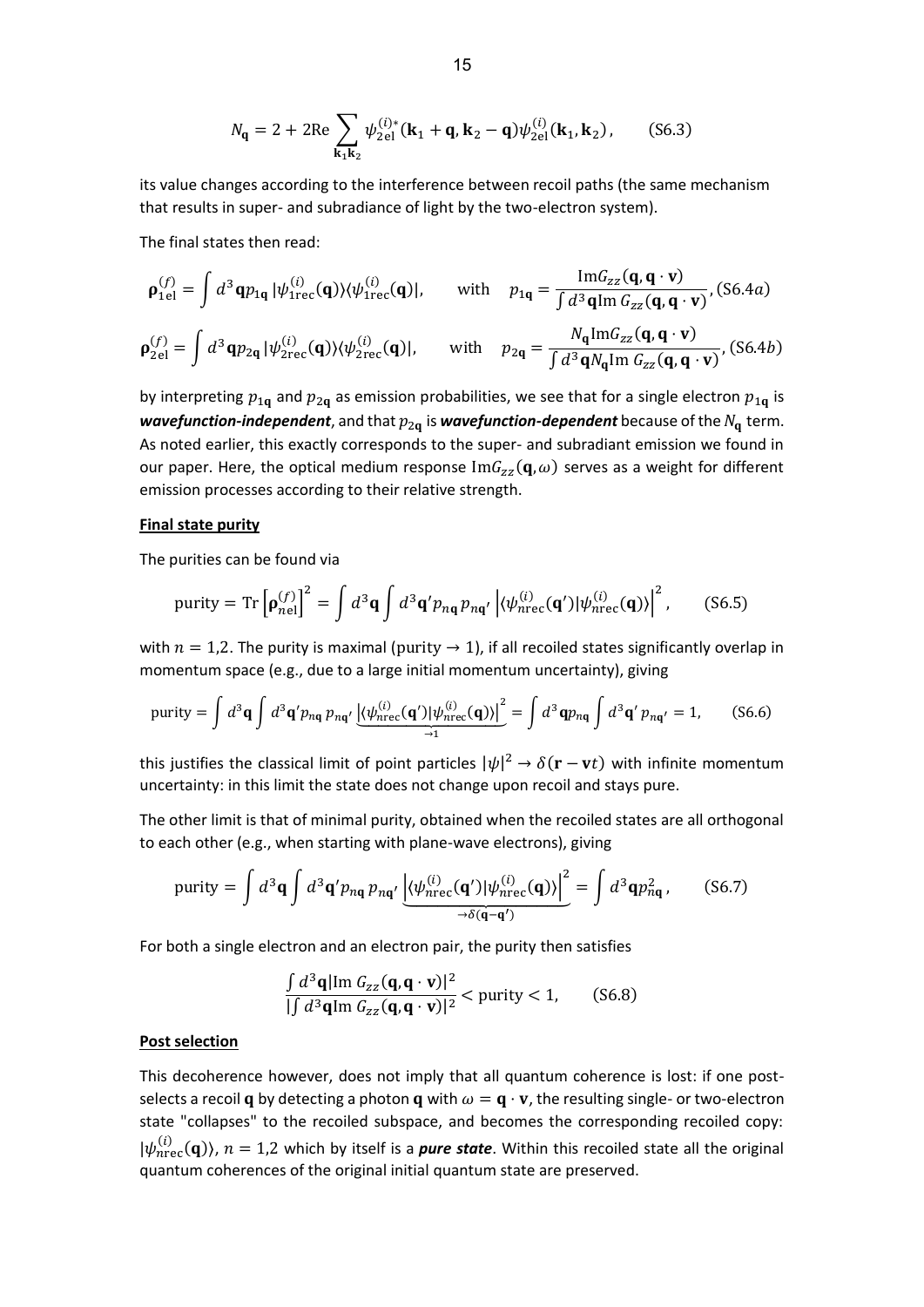Interestingly, one may repeat this process, to *create* entanglement between two initially separable electrons:



**Fig. S1: Electron-electron decoherence and entanglement generation by post-selection.** (a) joint two-electron probability  $P_{2el}$  for the initial Bell state  $(|E_0 - \delta E; E\rangle + |E_0; E - \delta E\rangle)/\sqrt{2}$ . The electrons interact with an environment hosting a range of possible optical excitations. The emitted photon is not observed. (b) joint probability for the final mixed state of Eq. (S6.4b) (z-axis truncated to make the distribution visible). Quantum interference corresponding to emission of  $\hbar \omega = \delta E$  is still present (black arrow). (c-e) Electron-electron entanglement generated by post-selection, done by observing a photon at  $\hbar\omega = \delta E$ . Density matrices of (c) an initial product state  $|E_0;E_0\rangle$ ; (d) 2-level Bell state  $(|E_0 - \delta E;E\rangle + |E_0;E - \delta E\rangle)/\sqrt{2}$  and (e) 3-level entangled state  $(|E_0 - 2\delta E; E\rangle + |E_0; E - 2\delta E\rangle + 2|E_0 - \delta E; E - \delta E\rangle)/\sqrt{6}$ . Axis labels  $|-j, -k\rangle$  correspond to the states  $|E_0 - j\delta E$ ;  $E_0 - k\delta E$ ).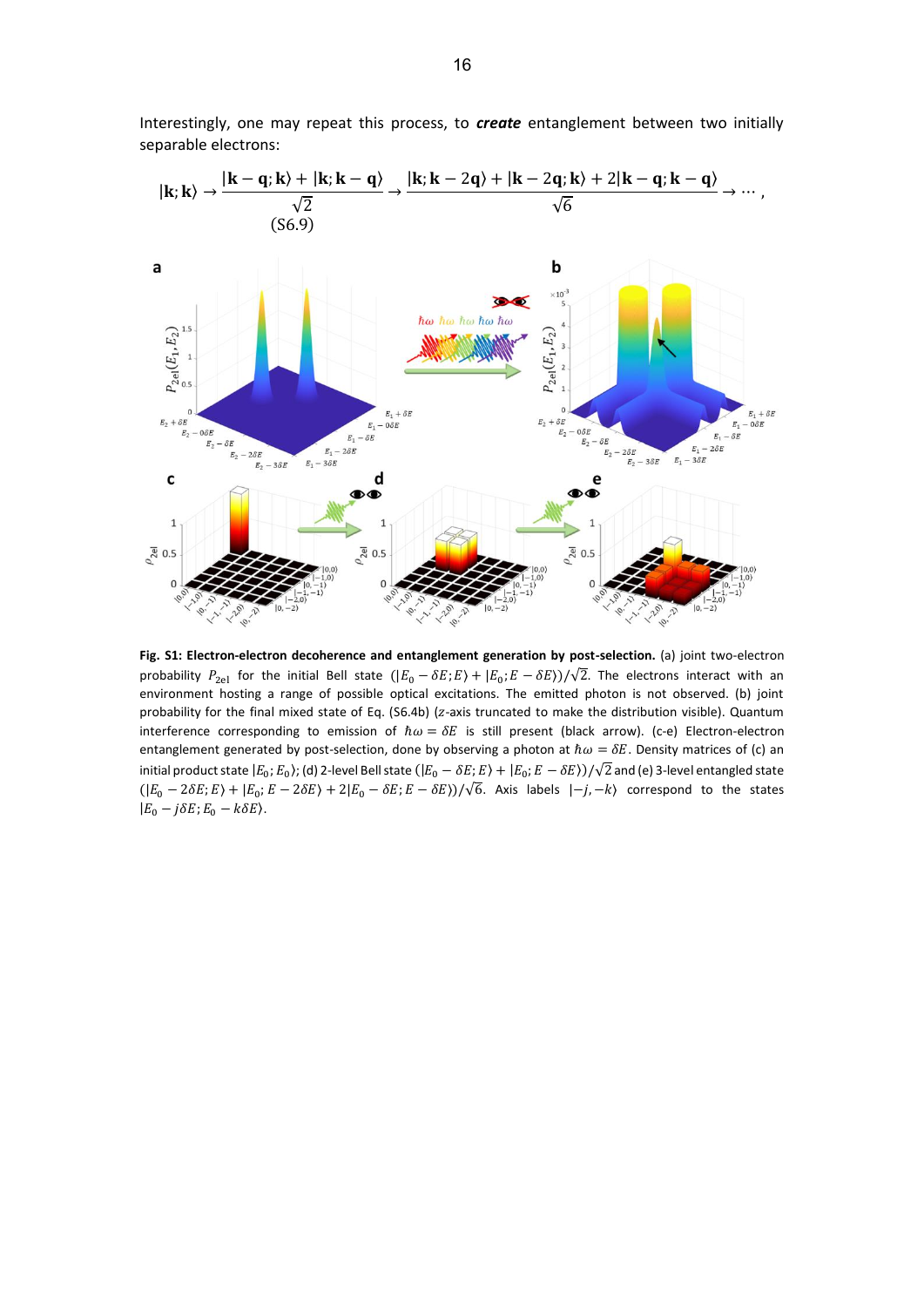#### **Derivation of the results**:

Consider a two-electron initial state:

$$
\rho_{2el}^{(i)} = \sum_{\substack{\mathbf{i}_1, \mathbf{i}_2 \\ \mathbf{i}'_1, \mathbf{i}'_2}} \rho_{2el}^{(i)}(\mathbf{i}_1, \mathbf{i}_2; \mathbf{i}'_1, \mathbf{i}'_2) |\mathbf{i}_1, \mathbf{i}_2\rangle \langle \mathbf{i}'_1, \mathbf{i}'_2|, \qquad (1)
$$

The total state: two-electron + electromagnetic vacuum

$$
\rho_i = \rho_{2el}^{(i)} \otimes |0\rangle\langle 0| = \sum_{\substack{\mathbf{i}_1, \mathbf{i}_2 \\ \mathbf{i}'_1, \mathbf{i}'_2}} \rho_{2el}^{(i)}(\mathbf{i}_1, \mathbf{i}_2; \mathbf{i}'_1, \mathbf{i}'_2) |\mathbf{i}_1, \mathbf{i}_2\rangle\langle\mathbf{i}'_1, \mathbf{i}'_2| \otimes |0\rangle\langle 0|,
$$
 (2)

Following light-matter interaction, the total (electron pair + light) final state is:

$$
\rho_f = \sum_{\substack{\mathbf{i}_1, \mathbf{i}_2 \\ \mathbf{i}'_1, \mathbf{i}'_2}} \rho_{2el}^{(i)}(\mathbf{i}_1, \mathbf{i}_2; \mathbf{i}'_1, \mathbf{i}'_2) \sum_{\substack{\mathbf{f}_1 \mathbf{f}_2 \\ \mathbf{r}\omega\sigma}} M_{\mathbf{i}_1 \mathbf{i}_2 \to \mathbf{f}_1 \mathbf{f}_2; \mathbf{r}\omega\sigma} \sum_{\substack{\mathbf{f}'_1 \mathbf{f}'_2 \\ \mathbf{r}'\omega'\sigma'}} M_{\mathbf{i}'_1 \mathbf{i}'_2 \to \mathbf{f}'_1 \mathbf{f}'_2; \mathbf{r}'\omega'\sigma'} | \mathbf{f}_1 \mathbf{f}_2; \mathbf{1}_{\mathbf{r}\omega\sigma} \rangle \langle \mathbf{f}'_1 \mathbf{f}'_2; \mathbf{1}_{\mathbf{r}'\omega'\sigma'} |, \tag{3}
$$

Note that  $|1_{\mathbf{r}\omega\sigma}\rangle$  stands for an optical excitation at position **r**, frequency  $\omega$  and polarization  $\sigma$ . The transition amplitudes are:

$$
M_{\mathbf{i}_1 \mathbf{i}_2 \to \mathbf{f}_1 \mathbf{f}_2; \mathbf{r} \omega \sigma} = \frac{i}{\hbar} \int dt \, \langle \mathbf{f}_1 \mathbf{f}_2; \mathbf{1}_{\mathbf{r} \omega \sigma} | H_{\text{int}} | \mathbf{i}_1 \mathbf{i}_2; 0 \rangle, \qquad (4)
$$

where

$$
H_{\text{int}} = \frac{e}{m} \sum_{j} \mathbf{A}(\hat{\mathbf{r}}_{j}) \cdot \hat{\mathbf{p}}_{j}, \qquad (5)
$$

is the interaction Hamiltonian, summing over the two electrons. The electromagnetic vector potential in macroscopic QED is given by

$$
\mathbf{A}(\mathbf{r}) = \sqrt{\frac{\hbar}{\pi \epsilon_0} \frac{1}{c^2}} \int \omega \, d\omega \int d^3 \mathbf{r}' \sqrt{\mathrm{Im} \, \epsilon(\mathbf{r}', \omega)} \, \mathbf{G}(\mathbf{r}, \mathbf{r}', \omega) \mathbf{f}(\mathbf{r}', \omega) + h.c., \tag{6}
$$

where  $G(r, r', \omega)$  is the dyadic Green's function of the medium,  $\epsilon(r', \omega)$  the relative permittivity, and the operators annihilation operators  $f(r, \omega)$  satisfying

$$
\left[f_{\alpha}(\mathbf{r},\omega),f_{\beta}^{\dagger}(\mathbf{r}',\omega')\right] = \delta_{\alpha\beta}\delta(\mathbf{r}-\mathbf{r}')\delta(\omega-\omega'),\qquad(7)
$$

The transition amplitude is found to be:

$$
M_{\mathbf{i}_1 \mathbf{i}_2 \to \mathbf{f}_1 \mathbf{f}_2; \mathbf{r} \omega \sigma} = \frac{i}{\hbar} e \sqrt{\frac{\hbar}{\pi \epsilon_0} \frac{v_0}{c^2} \omega 2 \pi \delta (\omega - \omega_{i2;f2}^{i1;f1}) \sqrt{\text{Im }\epsilon(\mathbf{r}, \omega)}}
$$
  
 
$$
\times \sum_j \int d^3 \mathbf{r}_1 \int d^3 \mathbf{r}_2 G^*_{\sigma z}(\mathbf{r}_j, \mathbf{r}, \omega) e^{i(\mathbf{k}_{i1} - \mathbf{k}_{f1}) \cdot \mathbf{r}_1} e^{i(\mathbf{k}_{i2} - \mathbf{k}_{f2}) \cdot \mathbf{r}_2}, \qquad (8)
$$

where

$$
\omega_{12;f2}^{11;f1} = \frac{E_{11} - E_{f1} + E_{12} - E_{f2}}{\hbar},\qquad(9)
$$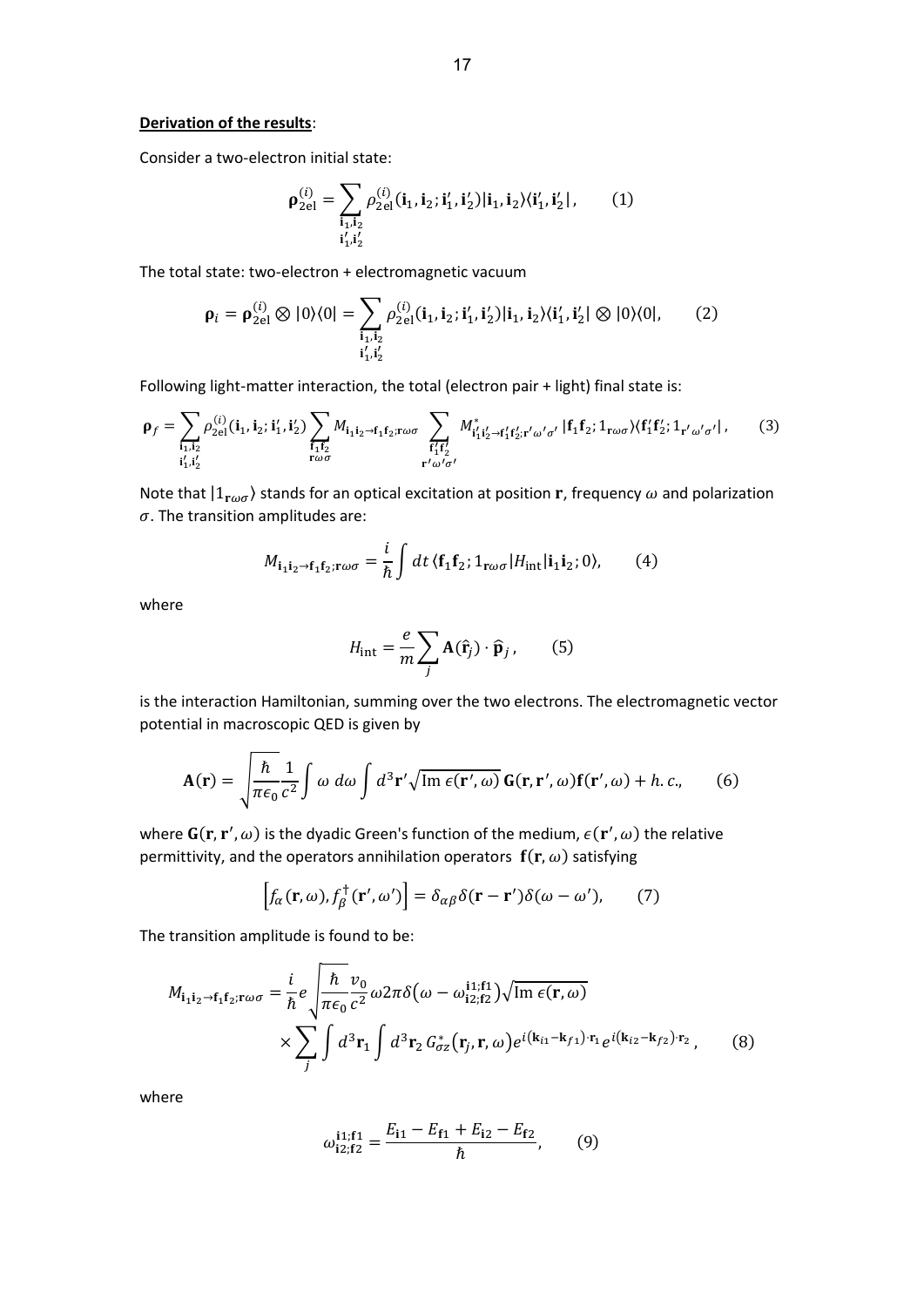**Derivation of Eq. (8)**

Consider

$$
M_{\mathbf{i}_1 \mathbf{i}_2 \to \mathbf{f}_1 \mathbf{f}_2; \mathbf{r} \omega \sigma} = \frac{i}{\hbar} \frac{e}{m} \sum_j \int dt \, \langle \mathbf{f}_1 \mathbf{f}_2; \mathbf{1}_{\mathbf{r} \omega \sigma} | \mathbf{A}(\hat{\mathbf{r}}_j) \cdot \hat{\mathbf{p}}_j | \mathbf{i}_1 \mathbf{i}_2; 0 \rangle
$$

The matrix element of the  $j$ th electron is

$$
\langle \mathbf{f}_1 \mathbf{f}_2; 1_{\mathbf{r}\omega\sigma} | \mathbf{A}(\hat{\mathbf{r}}_j) \cdot \hat{\mathbf{p}}_j | \mathbf{i}_1 \mathbf{i}_2; 0 \rangle = \int d^3 \mathbf{r}_1 \int d^3 \mathbf{r}_2 \langle \mathbf{f}_1 \mathbf{f}_2; 1_{\mathbf{r}\omega\sigma} | \mathbf{A}(\hat{\mathbf{r}}_j) | \mathbf{r}_1 \mathbf{r}_2; 0 \rangle \cdot \langle \mathbf{r}_1 \mathbf{r}_2; 0 | \hat{\mathbf{p}}_j | \mathbf{i}_1 \mathbf{i}_2; 0 \rangle
$$
  
Note that

$$
\langle \mathbf{r}_1 \mathbf{r}_2; 0 | \widehat{\mathbf{p}}_j | \mathbf{i}_1 \mathbf{i}_2; 0 \rangle = \hbar \mathbf{k}_{ij} e^{i \mathbf{k}_{i1} \cdot \mathbf{r}_1} e^{i \mathbf{k}_{i2} \cdot \mathbf{r}_2} e^{-i \frac{E_{i1} + E_{i2}}{\hbar} t}
$$

And that

$$
\langle \mathbf{f}_{1} \mathbf{f}_{2}; \mathbf{1}_{\mathbf{r}\omega\sigma} | \mathbf{A}(\hat{\mathbf{r}}_{j}) | \mathbf{r}_{1} \mathbf{r}_{2}; 0 \rangle
$$
\n
$$
= \sqrt{\frac{\hbar}{\pi \epsilon_{0}} \frac{1}{c^{2}}} \int \omega' d\omega' \int d^{3} \mathbf{r}' \sqrt{\mathrm{Im} \epsilon(\mathbf{r}', \omega')} \sum_{\beta} \langle \mathbf{f}_{1} \mathbf{f}_{2}; \mathbf{1}_{\mathbf{r}\omega\sigma} | G_{\beta\alpha}^{*}(\hat{\mathbf{r}}_{j}, \mathbf{r}', \omega') f_{\beta}^{+}(\mathbf{r}', \omega') | \mathbf{r}_{1} \mathbf{r}_{2}; 0 \rangle
$$
\n
$$
= \sqrt{\frac{\hbar}{\pi \epsilon_{0}} \frac{1}{c^{2}}} \int \omega' d\omega' e^{i\omega' t} e^{i\frac{E_{f1} + E_{f2}}{\hbar}} \int d^{3} \mathbf{r}' \sqrt{\mathrm{Im} \epsilon(\mathbf{r}', \omega')} \delta(\mathbf{r} - \mathbf{r}') \delta(\omega - \omega')
$$
\n
$$
\times \langle \mathbf{f}_{1} \mathbf{f}_{2} | G_{\sigma\alpha}^{*}(\hat{\mathbf{r}}_{j}, \mathbf{r}', \omega') | \mathbf{r}_{1} \mathbf{r}_{2} \rangle
$$
\n
$$
= \sqrt{\frac{\hbar}{\pi \epsilon_{0}} \frac{1}{c^{2}}} \omega e^{i\omega t} e^{i\frac{E_{f1} + E_{f2}}{\hbar}} \sqrt{\mathrm{Im} \epsilon(\mathbf{r}, \omega)} \langle \mathbf{f}_{1} \mathbf{f}_{2} | G_{\sigma\alpha}^{*}(\hat{\mathbf{r}}_{j}, \mathbf{r}, \omega) | \mathbf{r}_{1} \mathbf{r}_{2} \rangle
$$
\n
$$
= \sqrt{\frac{\hbar}{\pi \epsilon_{0}} \frac{1}{c^{2}}} \omega e^{i\omega t} e^{i\frac{E_{f1} + E_{f2}}{\hbar}} \sqrt{\mathrm{Im} \epsilon(\mathbf{r}, \omega)} G_{\sigma\alpha}^{*}(\mathbf{r}_{j}, \mathbf{r}, \omega) e^{-i\mathbf{k}_{f1} \cdot \mathbf{r}_{1}} e^{-i\mathbf{k}_{f2} \cdot \mathbf{r
$$

Finally (approximating 
$$
\mathbf{k}_{ij} \cong 2k_0
$$
):

$$
\langle \mathbf{f}_1 \mathbf{f}_2; 1_{\mathbf{r}\omega\sigma} | \mathbf{A} \cdot \mathbf{p}_j | \mathbf{i}_1 \mathbf{i}_2; 0 \rangle
$$
  
= 
$$
\sqrt{\frac{\hbar}{\pi \epsilon_0} \frac{\hbar k_0}{c^2} \omega e^{i \left( \omega - \frac{E_{i1} + E_{i2} - E_{f1} - E_{f2}}{\hbar} \right) t} \sqrt{\text{Im } \epsilon(\mathbf{r}, \omega)}}
$$
  
× 
$$
\int d^3 \mathbf{r}_1 \int d^3 \mathbf{r}_2 G^*_{\sigma z}(\mathbf{r}_j, \mathbf{r}, \omega) e^{i (\mathbf{k}_{i1} - \mathbf{k}_{f1}) \cdot \mathbf{r}_1} e^{i (\mathbf{k}_{i2} - \mathbf{k}_{f2}) \cdot \mathbf{r}_2}
$$

Giving

$$
M_{\mathbf{i}_1 \mathbf{i}_2 \to \mathbf{f}_1 \mathbf{f}_2; \mathbf{r} \omega \sigma} = \frac{i}{\hbar} e \sqrt{\frac{\hbar}{\pi \epsilon_0} \frac{v_0}{c^2} \omega 2\pi \delta \left(\omega - \frac{E_{11} - E_{f1} + E_{12} - E_{f2}}{\hbar}\right) \sqrt{\text{Im } \epsilon(\mathbf{r}, \omega)}}
$$
  
 
$$
\times \sum_j \int d^3 \mathbf{r}_1 \int d^3 \mathbf{r}_2 G_{\sigma z}^*(\mathbf{r}_j, \mathbf{r}, \omega) e^{i(\mathbf{k}_{i1} - \mathbf{k}_{f1}) \cdot \mathbf{r}_1} e^{i(\mathbf{k}_{i2} - \mathbf{k}_{f2}) \cdot \mathbf{r}_2}
$$

Now, we want to find the final state of the electron pair: this is the reduced density matrix

$$
\rho_{2el}^{(f)} = Tr_{\text{ph}} \rho_f = \sum_{f_1 f_2} \sum_{i_1, i_2} \rho_{2el}^{(i)}(i_1, i_2; i'_1, i'_2) \sum_{r \omega \sigma} M_{i_1 i_2 \to f_1 f_2; r \omega \sigma} M_{i'_1 i'_2 \to f'_1 f'_2; r \omega \sigma}^* |f_1 f_2\rangle \langle f'_1 f'_2 | , \qquad (10)
$$

it is now our task to evaluate the sum  $\sum_{\mathbf{r}\omega\sigma}M_{\mathbf{i_1i_2}\rightarrow\mathbf{f_1f_2};\mathbf{r}\omega\sigma}M_{\mathbf{i'_1i'_2}\rightarrow\mathbf{f'_1f'_2};\mathbf{r}\omega\sigma}^*$  $\kappa_{\omega\sigma}\,M_{\mathbf{i_1 i_2}\rightarrow\mathbf{f_1 f_2};\mathbf{r}\omega\sigma}M_{\mathbf{i'_1 i'_2}\rightarrow\mathbf{f'_1 f'_2};\mathbf{r}\omega\sigma}.$  It takes the form

$$
\sum_{\mathbf{r}\omega\sigma} M_{\mathbf{i}_1\mathbf{i}_2\to\mathbf{f}_1\mathbf{f}_2;\mathbf{r}\omega\sigma} M_{\mathbf{i}_1'\mathbf{i}_2'\to\mathbf{f}_1'\mathbf{f}_2';\mathbf{r}\omega\sigma}^* = \frac{4\alpha}{c} v_0^2 4\pi^2 \delta \left( \omega_{12;f2}^{\mathbf{i}_1;\mathbf{f}_1} - \omega_{1'2;f2}^{\mathbf{i}'1;\mathbf{f}_1'} \right) \begin{pmatrix} \delta(\mathbf{k}_{iz} - \mathbf{k}_{f2}) \delta(\mathbf{k}_{i'2} - \mathbf{k}_{f'2}) \mathrm{Im} \ G_{zz}(\mathbf{k}_{i1} - \mathbf{k}_{f1}, \mathbf{k}_{i'1} - \mathbf{k}_{f'1}, \omega) \\ + \delta(\mathbf{k}_{i'1} - \mathbf{k}_{f1}) \delta(\mathbf{k}_{i2} - \mathbf{k}_{f2}) \mathrm{Im} \ G_{zz}(\mathbf{k}_{i1} - \mathbf{k}_{f1}, \mathbf{k}_{i'2} - \mathbf{k}_{f'2}, \omega) \\ + \delta(\mathbf{k}_{i1} - \mathbf{k}_{f1}) \delta(\mathbf{k}_{i'2} - \mathbf{k}_{f'2}) \mathrm{Im} \ G_{zz}(\mathbf{k}_{i2} - \mathbf{k}_{f2}, \mathbf{k}_{i'1} - \mathbf{k}_{f'1}, \omega) \end{pmatrix}, \tag{11}
$$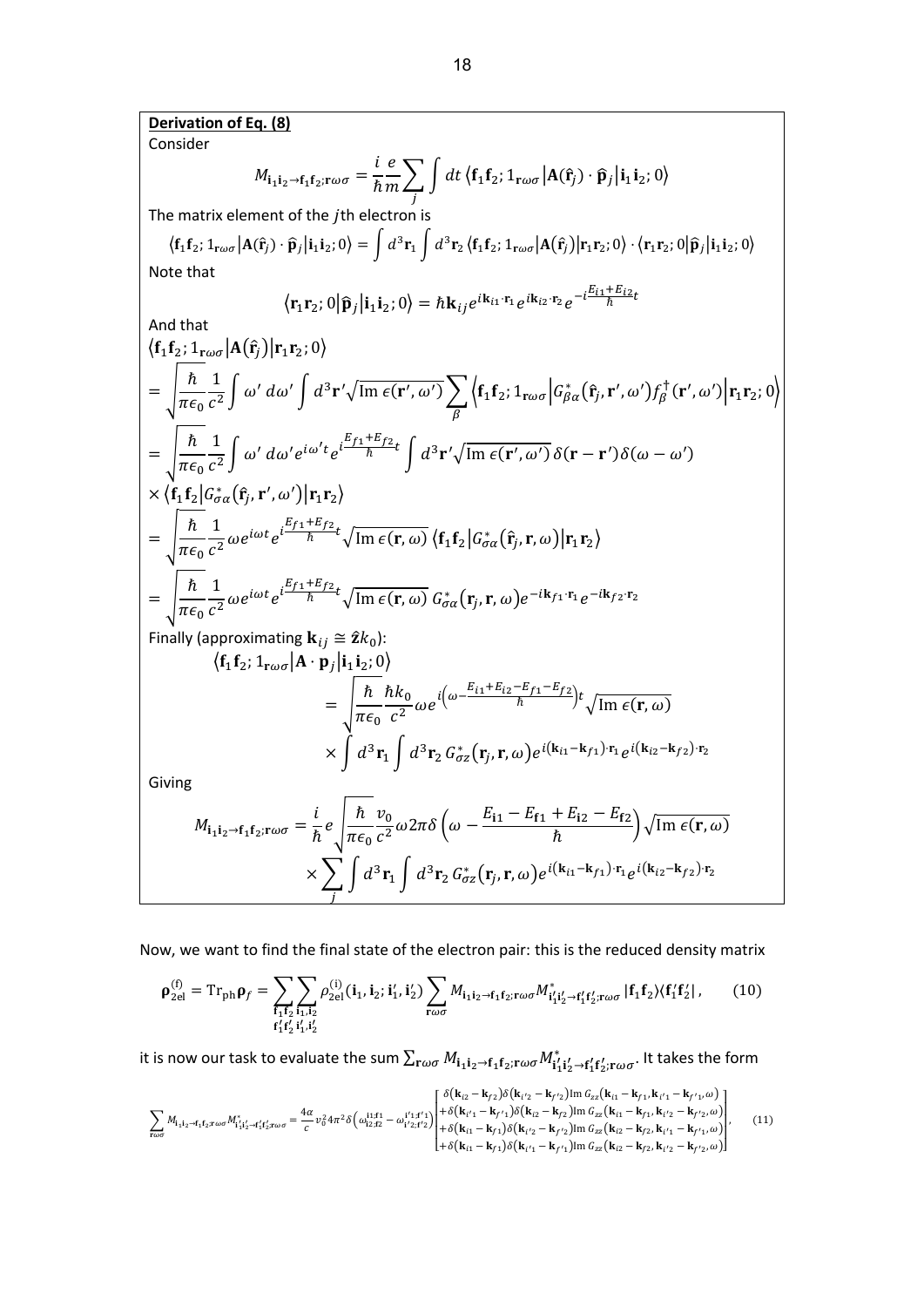$$
\begin{split}\n&\sum_{\text{root}} M_{i_1 i_2 \to f_1 f_2 \text{root}} \frac{1}{2} \int_{\text{root}}^2 M_{i_1 i_2 \to f_1 f_2 \text{root}} \\&= \frac{e^2}{\hbar^2} \frac{\hbar}{\pi c_0} \frac{v_0^2}{c^2} 4\pi^2 \sum_{j} \int d\omega \delta(\omega - \omega_{i2; f_1}^{i_1; f_1}) \left(\omega - \omega_{i2; f_2}^{i_1; f_1} \right) \\&\times \sum_{j} \int d^3 \mathbf{r}_1 \int d^3 \mathbf{r}_2 e^{i(k_{11} - k_{f_1}) \mathbf{r}_1} e^{i(k_{21} - k_{f_2}) \mathbf{r}_2} \int d^3 \mathbf{r}_1' \int d^3 \mathbf{r}_2' e^{-i(k_{f_1} - k_{f_1}) \mathbf{r}_1'} e^{-i(k_{f_1} - k_{f_1}) \mathbf{r}_1'} e^{-i(k_{f_1} - k_{f_1}) \mathbf{r}_1'} e^{-i(k_{f_1} - k_{f_1}) \mathbf{r}_1'} e^{-i(k_{f_1} - k_{f_1}) \mathbf{r}_1'} \right) \\&\times \underbrace{\int d^3 \mathbf{r} \frac{\omega^2}{c^2} \text{Im} \epsilon(\mathbf{r}, \omega) G_{\sigma \sigma}^2(\mathbf{r}, \mathbf{r}, \omega)}_{\text{line } \sigma_{\sigma}(\mathbf{r}, \mathbf{r}_f', \omega)} \\&= \frac{4\alpha}{c} v_0^2 4\pi^2 \delta \left(\omega_{1; f_2}^{i_1; f_1} - \omega_{1; f_2; f_2}^{i_1; f_1} \right) \sum_{j} \int d^3 \mathbf{r}_1 \int d^3 \mathbf{r}_2 \int d^3 \mathbf{r}_1' \int d^3 \mathbf{r}_2' \int d^3 \mathbf{r}_2' \int d^3 \mathbf{r}_2' \int d^3 \mathbf{r}_2' \int d^3 \mathbf{r}_2' \int d^3 \mathbf{r}_2' \int d^3 \mathbf{r}_2' \int d^3 \mathbf{r}_2' \int d^3 \mathbf{r}_2' \int d^3 \mathbf{r}_2' \int d^3 \mathbf{
$$

Substituting Eq. 11 into Eq. 10, changing sums to integrals and changing the integration variable from the initial wavevectors  $\mathbf{k}_i$  to the recoils  $\mathbf{q}$ , gives the general result

$$
\rho_{2el}^{(f)}(\mathbf{k}_{f1}\mathbf{k}_{f2};\mathbf{k}_{f'1}\mathbf{k}_{f'2})
$$
\n
$$
= \int d^{3}\mathbf{q}_{1} \int d^{3}\mathbf{q}_{2} \int d^{3}\mathbf{q}'_{1} \int d^{3}\mathbf{q}'_{2} \rho_{2el}^{(i)}(\mathbf{k}_{f1} + \mathbf{q}_{1},\mathbf{k}_{f2} + \mathbf{q}_{2};\mathbf{k}_{f1}' + \mathbf{q}'_{1},\mathbf{k}_{f2}' + \mathbf{q}'_{2})
$$
\n
$$
\times \delta \left( \omega_{\mathbf{k}_{f2}';\mathbf{q}'_{2}}^{\mathbf{k}_{f1};\mathbf{q}'_{1}} - \omega_{\mathbf{k}_{f2};\mathbf{q}_{2}}^{\mathbf{k}_{f1};\mathbf{q}_{1}} \right) + \delta(\mathbf{q}_{2})\delta(\mathbf{q}'_{1}) \text{Im } G_{zz}(\mathbf{q}_{1},\mathbf{q}'_{1},\omega_{\mathbf{k}_{f2};\mathbf{q}_{2}}^{\mathbf{k}_{f1};\mathbf{q}_{1}})
$$
\n
$$
\times \delta \left( \omega_{\mathbf{k}_{f2}';\mathbf{q}'_{2}}^{\mathbf{k}_{f1};\mathbf{q}'_{1}} - \omega_{\mathbf{k}_{f2};\mathbf{q}_{2}}^{\mathbf{k}_{f1};\mathbf{q}_{1}} \right) + \delta(\mathbf{q}_{2})\delta(\mathbf{q}'_{1}) \text{Im } G_{zz}(\mathbf{q}_{1},\mathbf{q}'_{2},\omega_{\mathbf{k}_{f2};\mathbf{q}_{2}}^{\mathbf{k}_{f1};\mathbf{q}_{1}}), \qquad (12)
$$
\n
$$
+ \delta(\mathbf{q}_{1})\delta(\mathbf{q}'_{1}) \text{Im } G_{zz}(\mathbf{q}_{2},\mathbf{q}'_{1},\omega_{\mathbf{k}_{f2};\mathbf{q}_{2}}^{\mathbf{k}_{f1};\mathbf{q}_{1}}), \qquad (12)
$$

where here after the change of variables

$$
\omega_{\mathbf{k}_{f2};\mathbf{q}_2}^{\mathbf{k}_{f1};\mathbf{q}_1} = \frac{E_{\mathbf{k}_{f1}+\mathbf{q}_1} - E_{\mathbf{k}_{f1}} + E_{\mathbf{k}_{f2}+\mathbf{q}_2} - E_{\mathbf{k}_{f2}}}{\hbar},\qquad(13)
$$

Eq. (12) dramatically simplifies when considering an Isotropic medium, for which:

$$
\operatorname{Im} G_{zz}(\mathbf{q}, \mathbf{q}', \omega) = (2\pi)^3 \delta(\mathbf{q} - \mathbf{q}') \operatorname{Im} G_{zz}(\mathbf{q}, \omega), \qquad (14)
$$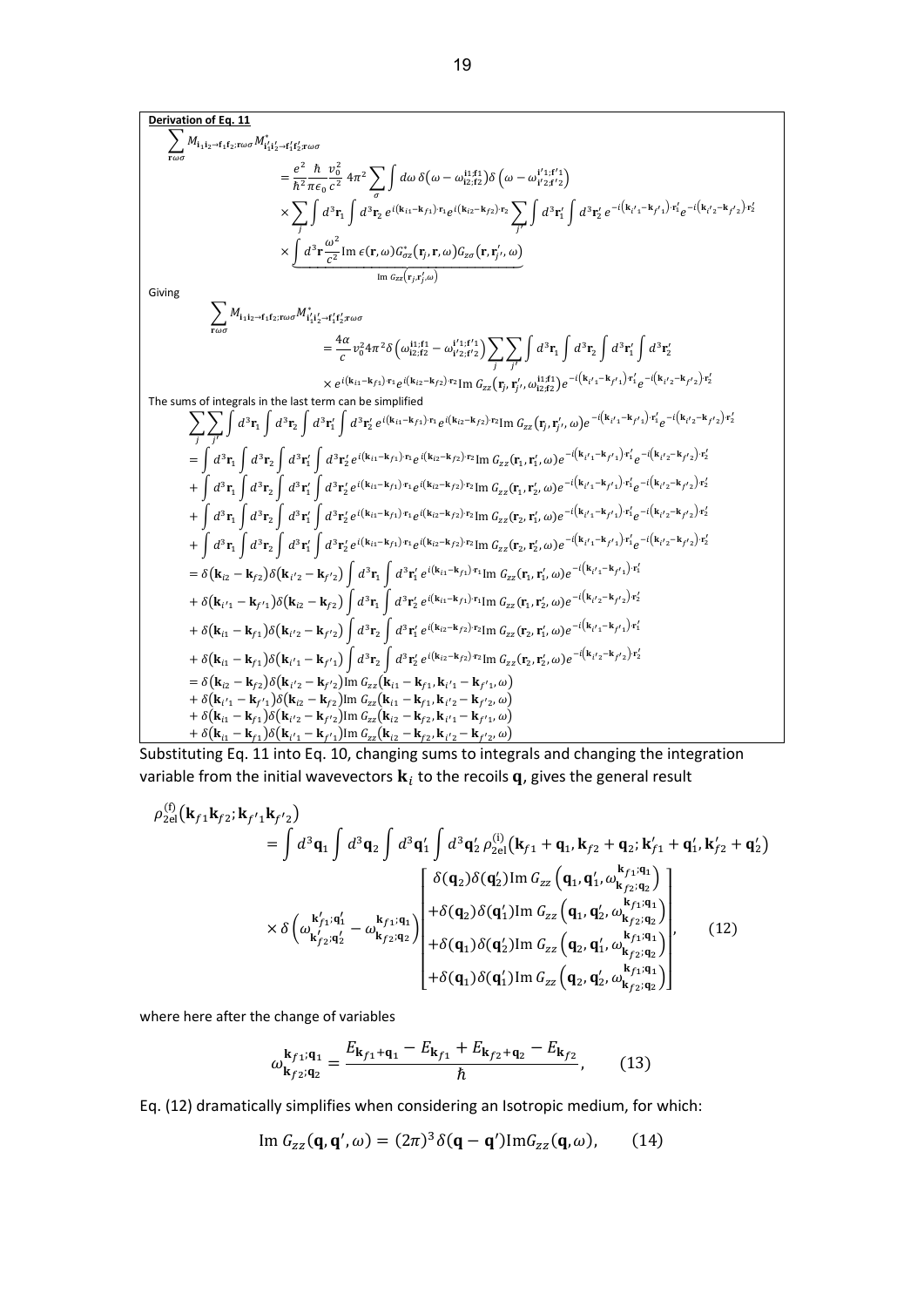and, by considering the small-recoil and paraxial approximations. The simplified expression for the final density matrix reads

$$
\rho_{2el}^{(f)}(\mathbf{k}_{1}, \mathbf{k}_{2}; \mathbf{k}_{3}, \mathbf{k}_{4}) = \int d^{3} \mathbf{q} \text{Im } G_{zz}(\mathbf{q}, \mathbf{q} \cdot \mathbf{v}) \begin{bmatrix} \rho_{el}^{(i)}(\mathbf{k}_{1} + \mathbf{q}, \mathbf{k}_{2}; \mathbf{k}_{3} + \mathbf{q}, \mathbf{k}_{4}) \\ + \rho_{el}^{(i)}(\mathbf{k}_{1} + \mathbf{q}, \mathbf{k}_{2}; \mathbf{k}_{3}, \mathbf{k}_{4} + \mathbf{q}) \\ + \rho_{el}^{(i)}(\mathbf{k}_{1}, \mathbf{k}_{2} + \mathbf{q}; \mathbf{k}_{3} + \mathbf{q}, \mathbf{k}_{4}) \\ + \rho_{el}^{(i)}(\mathbf{k}_{1}, \mathbf{k}_{2} + \mathbf{q}; \mathbf{k}_{3}, \mathbf{k}_{4} + \mathbf{q}) \end{bmatrix}, \quad (15)
$$

**Derivation of Eq. (15)**  
\n
$$
\rho_{2el}^{(f)}(\mathbf{k}_{f1}\mathbf{k}_{f2};\mathbf{k}_{f'1}\mathbf{k}_{f'2})
$$
\n
$$
= \int d^{3}\mathbf{q}_{1} \int d^{3}\mathbf{q}_{2} \int d^{3}\mathbf{q}'_{1} \int d^{3}\mathbf{q}'_{2} \rho_{2el}^{(i)}(\mathbf{k}_{f1} + \mathbf{q}_{1},\mathbf{k}_{f2} + \mathbf{q}_{2};\mathbf{k}_{f1} + \mathbf{q}'_{1},\mathbf{k}_{f2} + \mathbf{q}'_{2})
$$
\n
$$
\times \delta \left( \omega_{\mathbf{k}_{f2}^{k_{f1}}; \mathbf{q}'_{1}}^{\mathbf{k}_{f1}^{k_{f1}}} - \omega_{\mathbf{k}_{f2}^{k_{f1}}; \mathbf{q}_{2}}^{\mathbf{k}_{f1}^{k_{f1}}} \right) + \delta(\mathbf{q}_{2})\delta(\mathbf{q}'_{1})\delta(\mathbf{q}_{1} - \mathbf{q}'_{2}) \text{Im } G_{zz}(\mathbf{q}_{1}, \omega)
$$
\n
$$
\times \delta \left( \omega_{\mathbf{k}_{f2}^{k_{f2}}; \mathbf{q}'_{2}}^{\mathbf{k}_{f1}^{k_{f1}}; \mathbf{q}'_{1}} - \omega_{\mathbf{k}_{f2}^{k_{f2}}; \mathbf{q}_{2}}^{\mathbf{k}_{f1}^{k_{f1}}; \mathbf{q}_{1}} \right) + \delta(\mathbf{q}_{1})\delta(\mathbf{q}'_{2})\delta(\mathbf{q}_{2} - \mathbf{q}'_{1}) \text{Im } G_{zz}(\mathbf{q}_{2}, \omega)
$$
\n
$$
+ \delta(\mathbf{q}_{1})\delta(\mathbf{q}'_{1})\delta(\mathbf{q}'_{2}) - \delta(\mathbf{q}'_{2}) \text{Im } G_{zz}(\mathbf{q}_{2}, \omega)
$$

Finally, we have

$$
\int d^{3} \mathbf{q} \text{Im } G_{zz}(\mathbf{q}, \omega_{\mathbf{k}_{2},0}^{\mathbf{k}_{1},\mathbf{q}}) \delta(\omega_{\mathbf{k}_{2},0}^{\mathbf{k}_{1},\mathbf{q}} - \omega_{\mathbf{k}_{4},0}^{\mathbf{k}_{3},\mathbf{q}}) \rho_{2el}^{(i)}(\mathbf{k}_{1} + \mathbf{q}, \mathbf{k}_{2}; \mathbf{k}_{3} + \mathbf{q}, \mathbf{k}_{4})
$$
\n
$$
\rho_{2el}^{(f)}(\mathbf{k}_{1}, \mathbf{k}_{2}; \mathbf{k}_{3}, \mathbf{k}_{4}) = \frac{+ \int d^{3} \mathbf{q} \text{Im } G_{zz}(\mathbf{q}, \omega_{\mathbf{k}_{2},0}^{\mathbf{k}_{1},\mathbf{q}}) \delta(\omega_{\mathbf{k}_{2},0}^{\mathbf{k}_{1},\mathbf{q}} - \omega_{\mathbf{k}_{4},\mathbf{q}}^{\mathbf{k}_{3},\mathbf{q}}) \rho_{2el}^{(i)}(\mathbf{k}_{1} + \mathbf{q}, \mathbf{k}_{2}; \mathbf{k}_{3}, \mathbf{k}_{4} + \mathbf{q})
$$
\n
$$
+ \int d^{3} \mathbf{q} \text{Im } G_{zz}(\mathbf{q}, \omega_{\mathbf{k}_{2},\mathbf{q}}^{\mathbf{k}_{1},\mathbf{0}}) \delta(\omega_{\mathbf{k}_{2},\mathbf{q}}^{\mathbf{k}_{1},\mathbf{0}} - \omega_{\mathbf{k}_{4},\mathbf{q}}^{\mathbf{k}_{3},\mathbf{q}}) \rho_{2el}^{(i)}(\mathbf{k}_{1}, \mathbf{k}_{2} + \mathbf{q}; \mathbf{k}_{3} + \mathbf{q}, \mathbf{k}_{4})
$$
\n
$$
+ \int d^{3} \mathbf{q} \text{Im } G_{zz}(\mathbf{q}, \omega_{\mathbf{k}_{2},\mathbf{q}}^{\mathbf{k}_{1},\mathbf{0}}) \delta(\omega_{\mathbf{k}_{2},\mathbf{q}}^{\mathbf{k}_{1},\mathbf{0}} - \omega_{\mathbf{k}_{4},\mathbf{q}}^{\mathbf{k}_{3},\mathbf{0}}) \rho_{2el}^{(i)}(\mathbf{k}_{1}, \mathbf{k}_{2} + \mathbf{q}; \mathbf{k}_{3} + \mathbf{q}, \mathbf{k}_{4})
$$

Note that, under the small recoil approximation

$$
\omega_{k_2,0}^{k_1,q} = q \cdot \frac{\hbar k_1}{m} = q \cdot v_1
$$
  

$$
\omega_{k_2,0}^{k_1,q} - \omega_{k_4,0}^{k_3,q} = q \cdot (v_1 - v_3)
$$

etc. Replacing all  $v_i$ 's with the carrier velocity  $v$  we can factor out  $\int d^3\mathbf{q}\text{Im }G_{zz}(\mathbf{q},\mathbf{q}\cdot\mathbf{v})$  and a constant  $\delta(0)$  term which falls in normalization, giving

$$
\rho_{2el}^{(f)}(\mathbf{k}_{1},\mathbf{k}_{2};\mathbf{k}_{3},\mathbf{k}_{4}) = \int d^{3}\mathbf{q} \text{Im } G_{zz}(\mathbf{q},\mathbf{q} \cdot \mathbf{v}) \begin{bmatrix} \rho_{2el}^{(i)}(\mathbf{k}_{1} + \mathbf{q},\mathbf{k}_{2};\mathbf{k}_{3} + \mathbf{q},\mathbf{k}_{4}) \\ +\rho_{2el}^{(i)}(\mathbf{k}_{1} + \mathbf{q},\mathbf{k}_{2};\mathbf{k}_{3},\mathbf{k}_{4} + \mathbf{q}) \\ +\rho_{2el}^{(i)}(\mathbf{k}_{1},\mathbf{k}_{2} + \mathbf{q};\mathbf{k}_{3} + \mathbf{q},\mathbf{k}_{4}) \\ +\rho_{2el}^{(i)}(\mathbf{k}_{1},\mathbf{k}_{2} + \mathbf{q};\mathbf{k}_{3},\mathbf{k}_{4} + \mathbf{q}) \end{bmatrix}
$$

If the initial two-electron state is a pure state:

$$
\rho_{2el}^{(i)} = |\psi_{2el}^{(i)}\rangle\langle\psi_{2el}^{(i)}|, \qquad (16a)
$$

$$
|\psi_{2el}^{(i)}\rangle = \sum_{\mathbf{k}_1 \mathbf{k}_2} \psi_{2el}^{(i)}(\mathbf{k}_1, \mathbf{k}_2) |\mathbf{k}_1 \mathbf{k}_2\rangle, \qquad (16b)
$$

then the final two-electron density matrix can be written as the mixture

$$
\mathbf{\rho}_{2\text{el}}^{(f)} = \int d^3 \mathbf{q} p_{\mathbf{q}} |\psi_{\text{rec}}^{(i)}(\mathbf{q})\rangle \langle \psi_{\text{rec}}^{(i)}(\mathbf{q})|, \qquad (17)
$$

where the "recoiled" states are given by